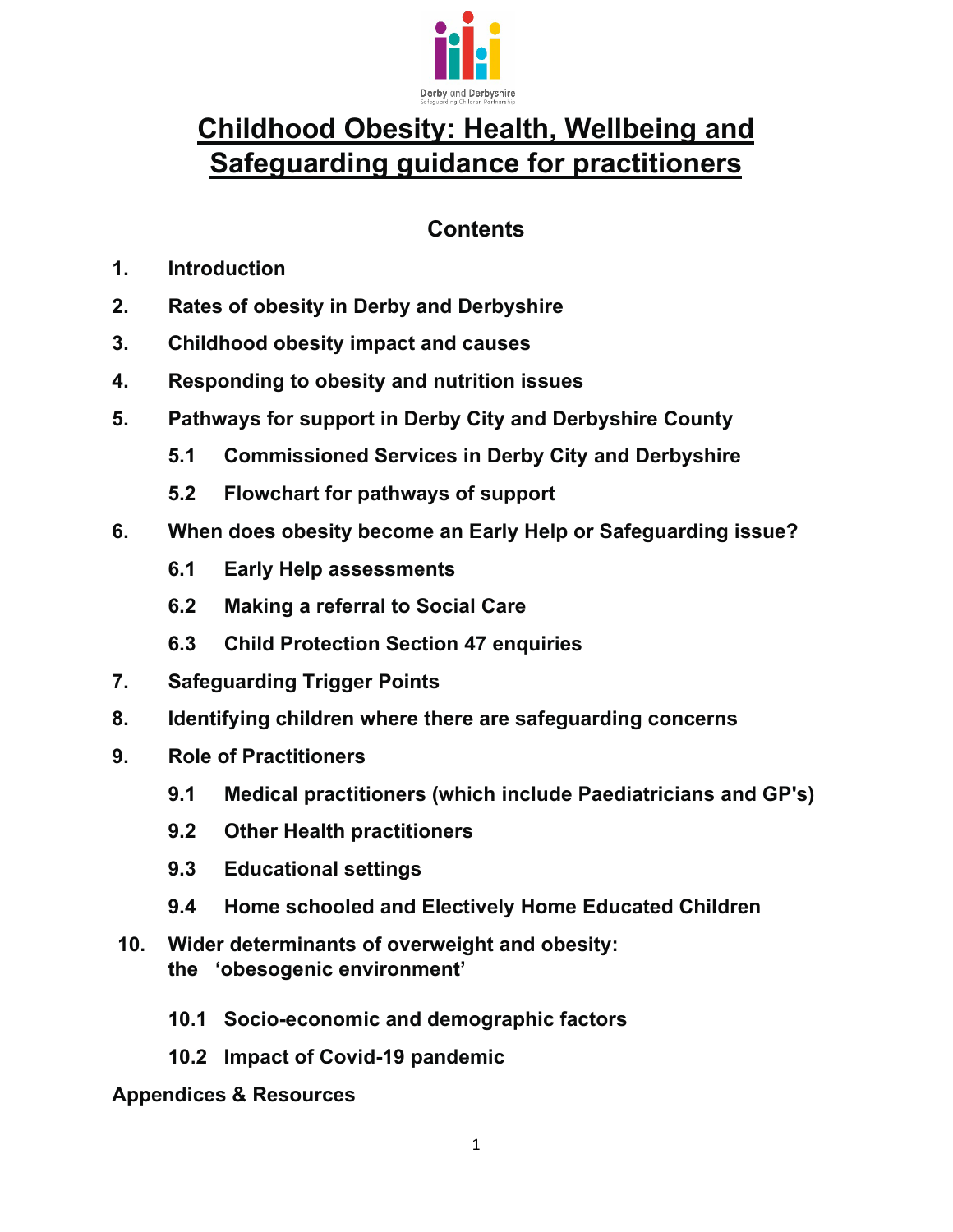

# **1. Introduction**

This document is designed to support practitioners identify and respond to situations where a child or young person's obesity may be related to neglect. In response to the obesity-related death of a child, a Serious Incident Learning Review (2019) recommended the development of clear pathways of care for overweight and obese children<sup>1</sup>.

Read in conjunction with the **[Derby and Derbyshire Childhood Obesity Strategy 2020-](https://joinedupcarederbyshire.co.uk/download_file/view/1198/183) [2030](https://joinedupcarederbyshire.co.uk/download_file/view/1198/183)**, it will also provide background information on the impact of obesity, and aid in signposting to support pathways for children and families in a public health, safeguarding and clinical domain.

It contributes to the Derby and Derbyshire Childhood Obesity Strategy, the goal of which is to support children in Derby and Derbyshire to achieve and maintain a healthy weight.<sup>[2](#page-1-1)</sup>

The overall aim of the Strategy<sup>[3](#page-1-2)</sup> is to support and enable children living in Derby and Derbyshire to achieve and maintain a healthy weight, by supporting children and families to live a healthy life and make healthy choices.

# **2. Rates of Obesity in Derby and Derbyshire**

Childhood obesity is Body Mass Index at or above, the 95th percentile (NICE). In 2019/20, 10% of children in Derbyshire were identified as obese in reception year; 20% were obese by Year 6. These figures are similar to national averages. In a typical reception class of 30 children, three are obese, by Y6 six will be obese. Of course, rates vary between schools, and are generally higher in more deprived areas.

Obesity increases the risk of several long-term medical conditions, including type 2 diabetes, mellitus, fatty liver disease, heart disease, stroke, some cancers, and psychological and psychiatric morbidities. It also has substantial long-term economic, wellbeing and social implications.

Overall, nearly one third of children in the UK aged 2 to 15 are overweight or obese, younger generations becoming obese at earlier ages, and staying obese for longer.

The National Child Measurement Programme (NCMP) measures the height and weight of children in Reception class (aged 4-5) and Year Six (aged 10-11). BMI calculator: <https://www.nhs.uk/live-well/healthy-weight/bmi-calculator/>

<span id="page-1-0"></span><sup>1</sup> [https://www.ddscp.org.uk/media/derby-scb/content-assets/documents/serious-case](https://www.ddscp.org.uk/media/derby-scb/content-assets/documents/serious-case-reviews/DDSCP_Briefing_Note_SILR17B_Final_September_2019.pdf)[reviews/DDSCP\\_Briefing\\_Note\\_SILR17B\\_Final\\_September\\_2019.pdf](https://www.ddscp.org.uk/media/derby-scb/content-assets/documents/serious-case-reviews/DDSCP_Briefing_Note_SILR17B_Final_September_2019.pdf)

<span id="page-1-1"></span><sup>2</sup> **[Derby and Derbyshire Childhood Obesity Strategy - One Page Plan](https://joinedupcarederbyshire.co.uk/download_file/view/1197/183)**

**[Derby and Derbyshire Childhood Obesity Strategy 2020-2030](https://joinedupcarederbyshire.co.uk/download_file/view/1198/183)**

<span id="page-1-2"></span><sup>3</sup> **[Derby and Derbyshire Childhood Obesity Strategy - One Page Plan](https://joinedupcarederbyshire.co.uk/download_file/view/1197/183) [Derby and Derbyshire Childhood Obesity Strategy 2020-2030](https://joinedupcarederbyshire.co.uk/download_file/view/1198/183)**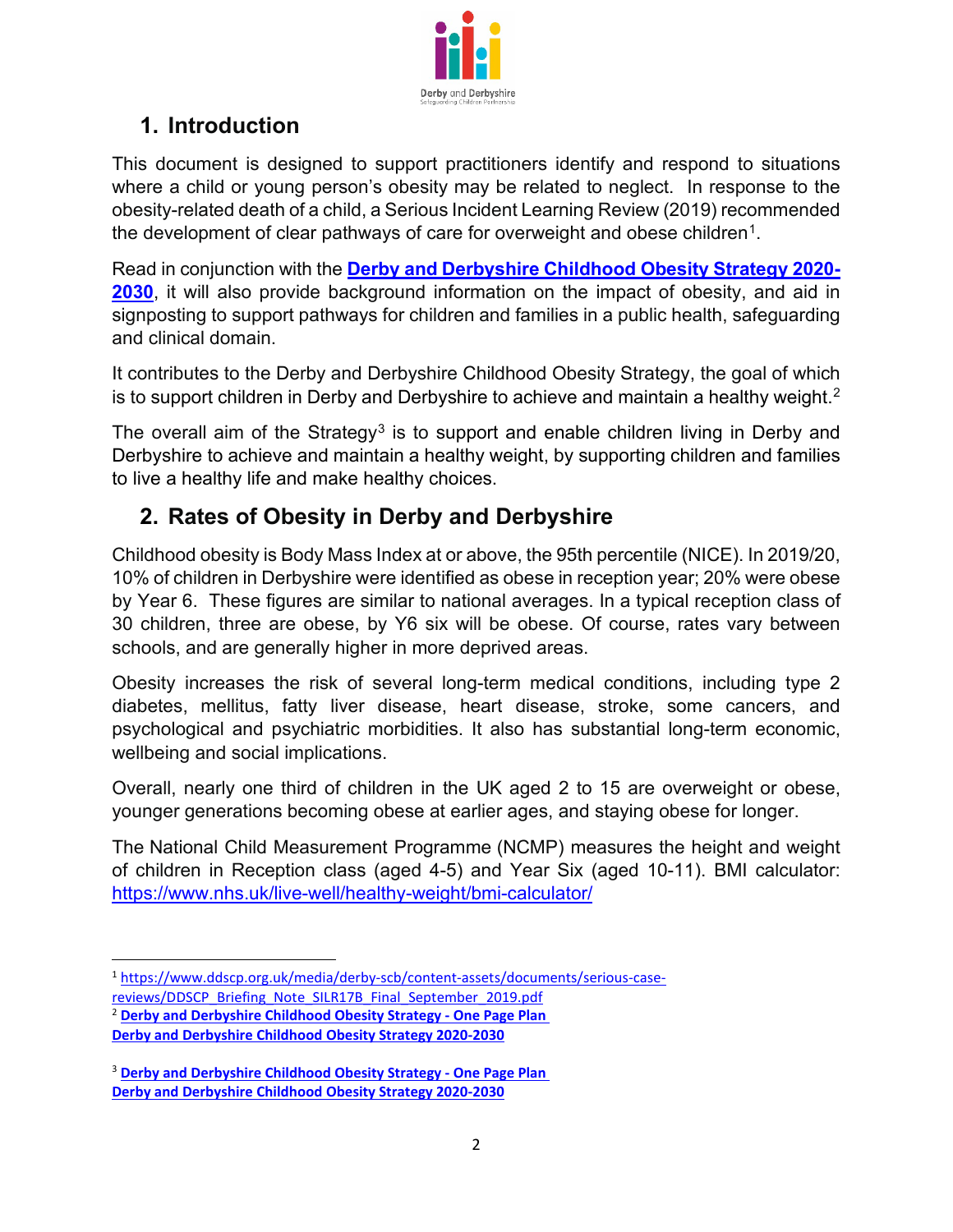

Definitions:

| BMI $<$ 2 <sup>nd</sup> centile               | Underweight           |
|-----------------------------------------------|-----------------------|
| BMI $2nd - 91st$ centile                      | Healthy               |
| BMI $91^{st} - 98^{th}$ centile               | Overweight            |
| BMI $98th - 99.6th$ centile                   | Obese                 |
| $BMI > 99.6th$ centile                        | <b>Severely Obese</b> |
| BMI > 3.33 Standard deviations above the mean | Morbidly obese        |

# **3. Childhood Obesity impact and causes**

# **Experiences of the Child and Family**

Obesity is the most common nutritional disorder affecting children and is much more common in families living in poverty and those from some ethnic minorities.

A child's weight is often mis-judged by family members and practitioners. As average childhood weight increases, it is more difficult to visually assess normal weight. Research has shown that 90% of parents of overweight and 50% of parents of obese children felt their child was about the right weight.[4](#page-2-0)

When considering obesity as a potential harm in safeguarding children, always think about cultural and ethnic influences, including what constitutes healthy foods, food preparation, levels of exercise and what is deemed a healthy weight. Do not make assumptions about, or stigmatise, certain cultural beliefs regarding weight and the belief systems which sit behind them. This may require education and wider consultation by the practitioner, when working with culturally diverse groups, thus ensuring a parity of approach and assessment of risk.

As well as the physical consequences of obesity, children may experience significant emotional and psychological distress. Teasing and discrimination can result in low selfesteem anxiety and depression.

Children who are obese are more likely to experience day-to-day health issues (e.g., shortness of breath, discomfort, fatigue), may have greater school absence, more healthcare attendances and hospital admissions. Obesity in childhood often leads to adult obesity – 80% of obese adolescents remain obese in adulthood. Childhood obesity has short-term, and longer-term consequences for health, with increased risks of disability, chronic ill-health and premature death. Once severe, obesity is difficult to treat effectively. Obesity can be a due to an eating disorder that needs treatment by Child and Adolescent Mental Health Services (CAMHS)

<span id="page-2-0"></span><sup>4</sup> NHS Digital., (2015, 2016). *Health Survey for England.* [Online]. Available from: <https://digital.nhs.uk/pubs/hse2017>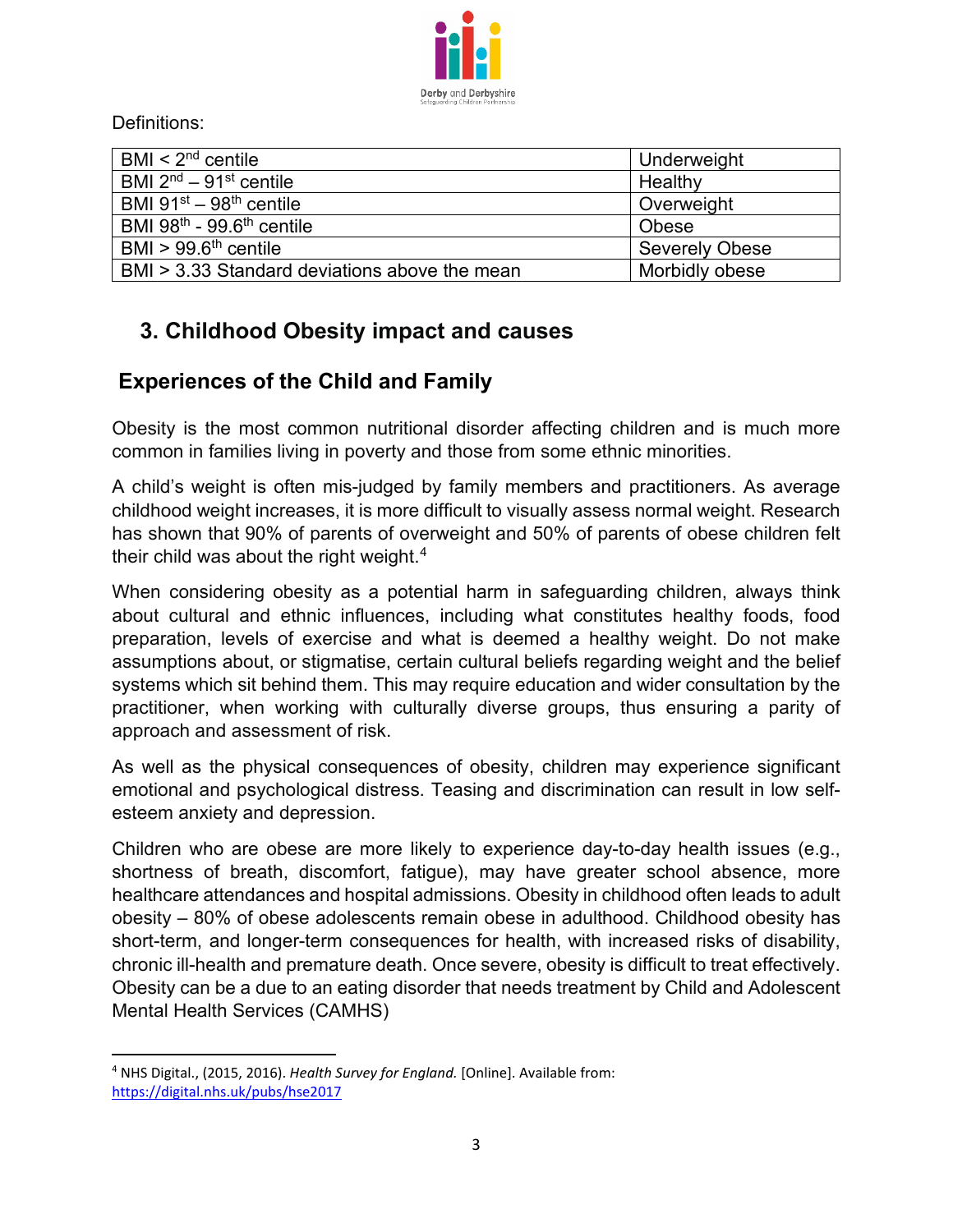

Severe obesity can have serious health implications for the child. The health risks increase with duration and severity of the obesity and in rare instances may have a fatal outcome.

Obesity may be part of a more complex health problem, which further compromises a child's wellbeing.

At individual level obesity can be linked to:

- genetic conditions, such as Prader-Willi Syndrome.
- autism or learning difficulties.
- health conditions which inhibit mobility.
- treatment with steroids or other treatment known to increase risk of weight gain.
- asthma, obstructive sleep apnoea, Type 2 Diabetes

Some families and practitioners working with the family may use the presenting health issues to justify, explain or excuse the child's obesity and whilst a medical condition may be an additional challenge, it should be considered in the context of the holistic needs of the family. The dual diagnosis of obesity and another health condition may place additional strains on a family's ability to cope, and increase the risks to the individual child. It is imperative to use professional judgement and recognise relevant assessment tools when considering each case.

Being overweight or obese can be caused by multiple risk factors, often interacting with each other.

Obesity can usefully be divided into three categories:

#### **Primary obesity**

The majority of cases of obesity are caused by an energy imbalance (greater number of calories going in than going out).

#### **Secondary obesity**

Obesity can also be associated with endocrine disorders (e.g., Cushing's syndrome, hypothyroidism and growth hormone deficiency), central nervous syndrome abnormalities or drugs. Some of these conditions once interventions have commenced are reversible.

Cushing's syndrome can be due to long-term corticosteroid use, pituitary or adrenal gland tumours.

#### **Genetic causes of obesity**

Several genetic syndromes are associated with obesity. Chromosomal syndromes include Prader-Willi syndrome and Trisomy 21. Heritable syndromes include Cohen syndrome, Aistrom syndrome and single gene defects include leptin deficiency and melanocortin 4 receptor (MC4R) mutation.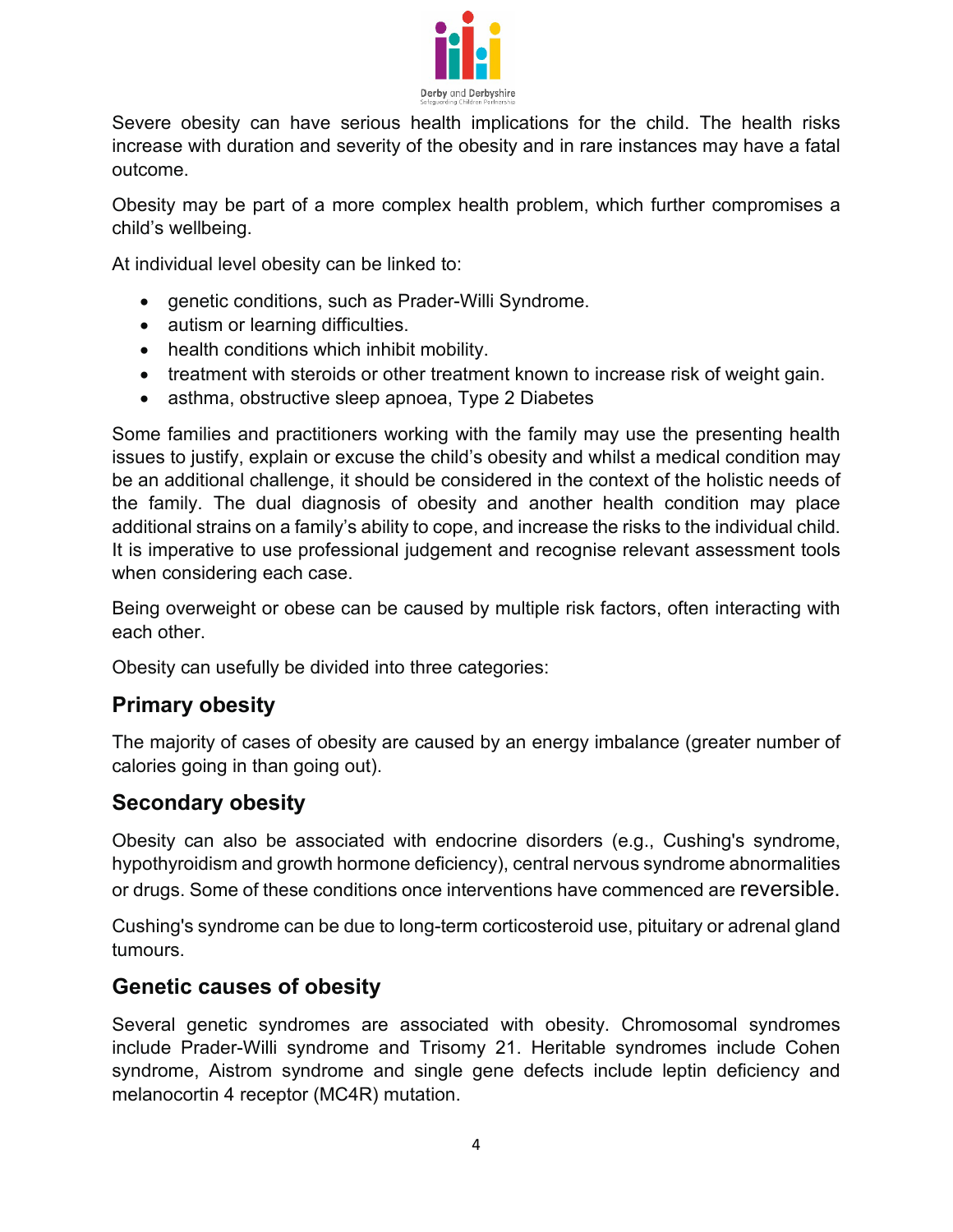

Prader-Willi syndrome is a rare genetic condition that causes a wide range of physical symptoms, learning difficulties and behavioural problems. It is usually noticed soon after birth. Further information about Prader Willi can be found on the NHS website (see Resources/Links).

# **4. Responding to obesity and nutrition issues**



Tackling childhood obesity requires a holistic approach to supporting children and their families, optimising their environment, and providing appropriate contact with healthcare practitioners and educational teams.

Weight management is an emotive issue. Many families struggle to maintain a healthy diet and take the recommended amount of physical activity. The reasons are multifactorial, including accessibility, affordability, and acceptability of diets which are high in processed food and sugar, food advertising and reduced physical activity.

Working with parents to ensure they have sufficient knowledge and skills to make healthy choices and provide healthy meals, from weaning onwards, is integral to a whole system approach. It is important to be aware of the wider context and stressors the family are experiencing, and to understand the role of food within the family home (e.g., used to wield power, or reward).

When possible, it is important to work with families to understand potential risks and signs of safety. Obesity can affect a child's outcomes in several ways, including general health, academic achievement, and emotional wellbeing. In a minority of cases, obesity can be life threatening. It is, therefore, imperative that any parent or carer who is trying to manage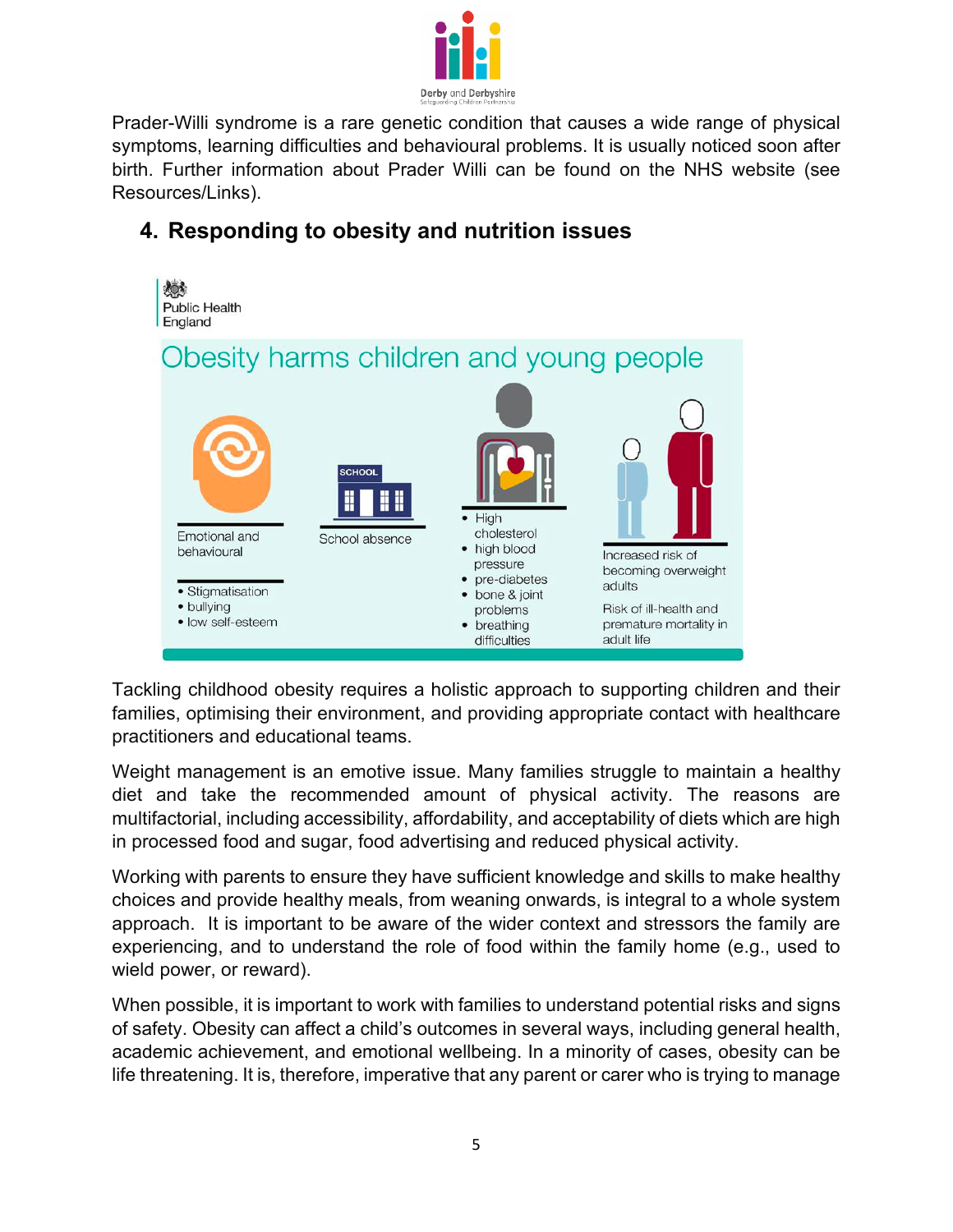

their child's weight understands its risks and has access to appropriate support and guidance.

Always encourage parents to take main responsibility for lifestyle changes in children (especially < 12 years)

<https://www.nhs.uk/live-well/healthy-weight/overweight-children-advice-for-parents/>

Moving medicine (www.movingmedicine.ac.uk) outlines conversations to aid discussing movement in children and young people with obesity.

Practitioners should feel confident to discuss healthy weight and nutrition with children and, their parents/carers in a sensitive way. E-learning on childhood obesity can be accessed here:<https://www.e-lfh.org.uk/programmes/all-our-health/>

Public Health England has developed useful guides for practitioners to discuss weight management with families. [https://www.gov.uk/government/publications/child-weight](https://www.gov.uk/government/publications/child-weight-management-short-conversations-with-patients)[management-short-conversations-with-patients](https://www.gov.uk/government/publications/child-weight-management-short-conversations-with-patients)

#### *Further links and resources are available in the Appendices*

# **5. Pathways for support in Derby City and Derbyshire County**

The UK Obesity Care Pathway moves from Tier 1 through to Tier 4 services:

# **Services for obesity management in children and young people**

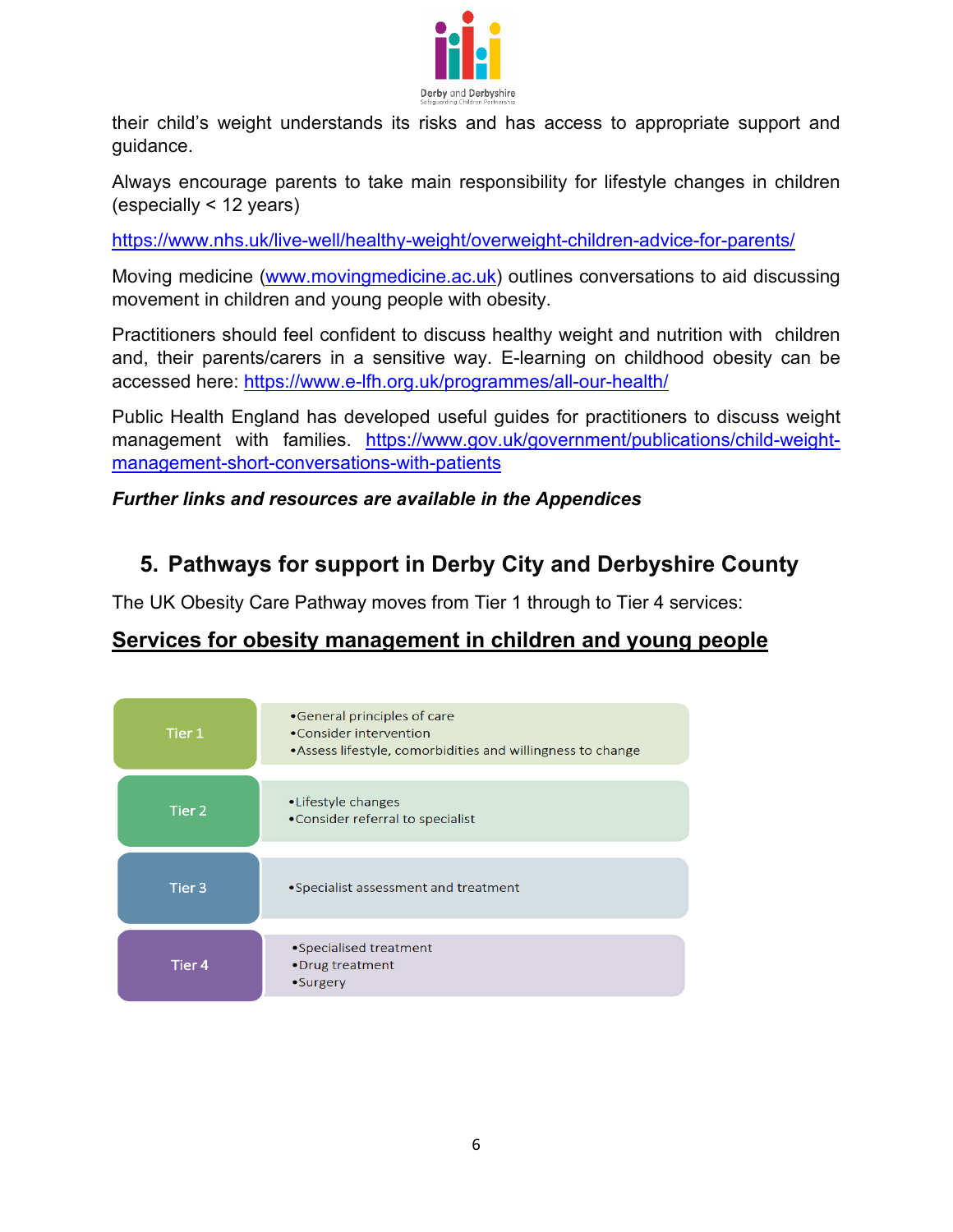

Examples of a range of tiered services available in Derby and Derbyshire are outlined below. There are opportunities to ensure a joined-up approach to weight management across the system.



# **5.1 Commissioned Services in Derby City and Derbyshire**

It is beyond the scope of this policy to list all of the services available for children living with obesity. However, a range of examples are provided in the following section for reference. It is important to note that this cannot be taken to reflect the range of activities undertaken by partners.

In Derby and Derbyshire there is currently no local Tier 4 provision and if required would need to be sourced out of area through NHS England.

#### **Tier 1: Universal prevention**

- **National Child Measurement Programme** is undertaken in state-maintained schools by the 0-19 years' public health nursing service in Derby City and by Live Life Better in Derbyshire County.
- **Healthy Start Vouchers** If your client is more than ten weeks pregnant or has a child under four years of age, they may be entitled to get help to buy healthy food and milk. If eligible, they'll be sent a Healthy Start credit card that can be used in some UK shops. Healthy start adds benefits onto this card every 4 weeks. These cards can also be used to collect Healthy start Vitamins (support mums during pregnancy and breastfeeding) and Vitamin drops (suitable from birth – 4 years old)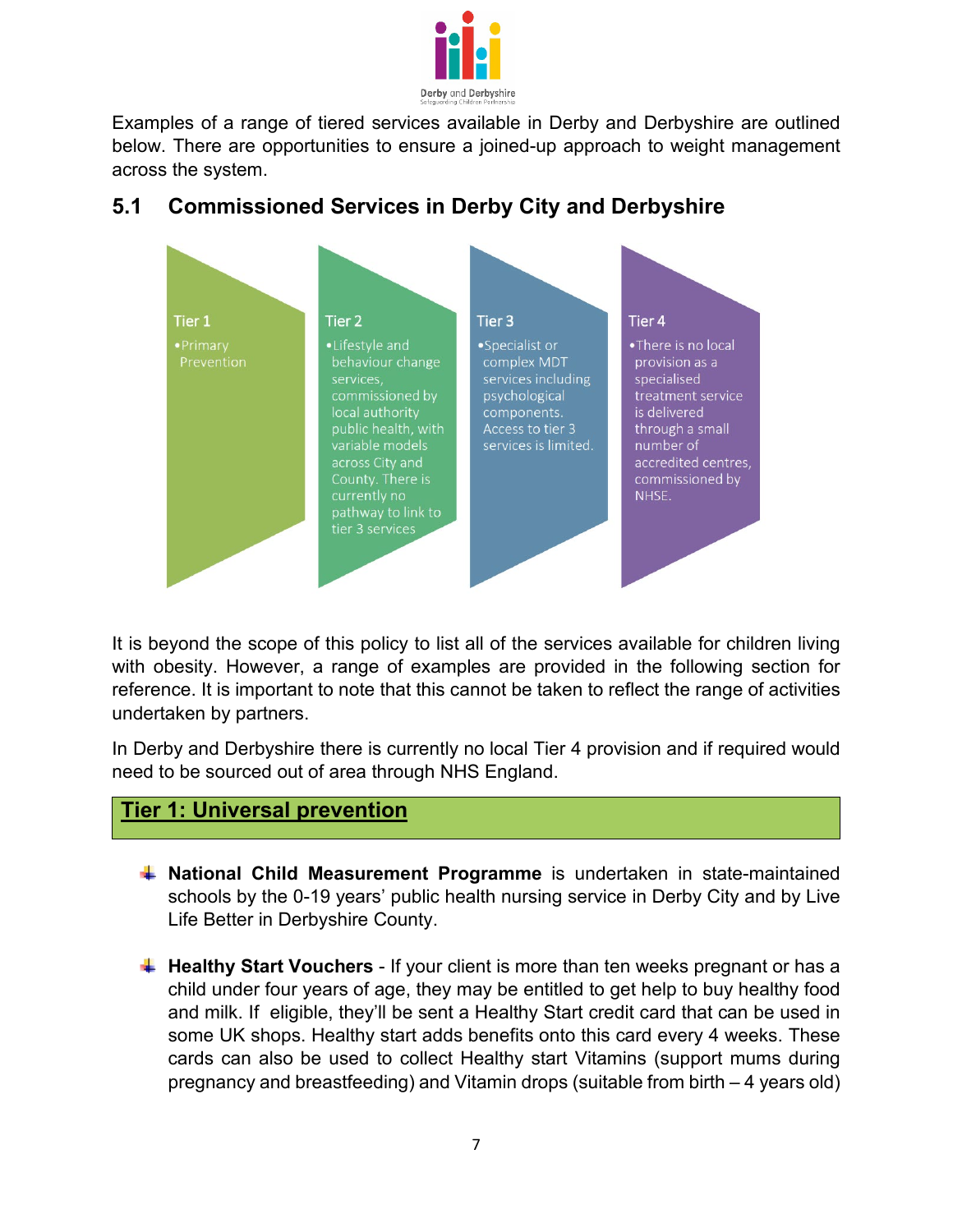

#### **[How to apply – Get help to buy food and milk \(Healthy Start\)](https://www.healthystart.nhs.uk/how-to-apply/)**

- **[The Derby Food4 Thought Alliance](https://www.communityactionderby.org.uk/latest/news/derby-food-4-thought-alliance)** supports people in Derby who are experiencing food poverty, through food provision, signposting, education and advice
- **Example 1** [Derby Life Links](https://derbycitylifelinks.org.uk/food-banks-derby/) List of Foodbanks in Derby City
- **[Healthier Families Home NHS \(www.nhs.uk\)](https://www.nhs.uk/healthier-families/)** NHS website for information to keep families healthier with recipes and activities to engage families to lead healthier lives (previously Change 4 Life)
- **[Derbyshire Family Health Service](https://www.derbyshirefamilyhealthservice.nhs.uk/)** 01246 515100 information and support line for parents, carers and young people is available Monday to Friday, 9am - 4.30pm, except bank holidays.
- **Text Chat Health Derbyshire** 07507 327769 is a confidential text messaging service for parents/ carers of 0 - 5-year-olds. Providing advice and support from one of our healthcare practitioners Monday to Friday, 9am – 4.30pm, except bank holidays.
- **L** Derbyshire School nurse 'drop-in' School nurses visit schools across the County and can support with any aspects of health and wellbeing. Find out more about the 'drop-ins' and when the school nurses visit your school or text on: **07507 330 025** (the ChatHealth line) to arrange an appointment. Parents and young people can contact the school nurse through chat health **[Contact Derbyshire Family Health](https://derbyshirefamilyhealthservice.nhs.uk/contact-us)  [Service NHS Trust](https://derbyshirefamilyhealthservice.nhs.uk/contact-us) [DERBYSHIRE REFERRAL FORM](https://www.derbyshirefamilyhealthservice.nhs.uk/contact-us/school-nursing-referral-form)**
- **[Health, exercise and nutrition for the really young \(HENRY\) Derbyshire](https://www.derbyshire.gov.uk/social-health/health-and-wellbeing/your-health/children-and-young-peoples-health/henry/health-exercise-and-nutrition-for-the-really-young-henry.aspx)  [County Council](https://www.derbyshire.gov.uk/social-health/health-and-wellbeing/your-health/children-and-young-peoples-health/henry/health-exercise-and-nutrition-for-the-really-young-henry.aspx)** a unique intervention to support parents and carers to give their child a healthy, happy start in life and tackle child obesity. The evidence is compelling, the early years are critical to the future of every child in terms of their health, wellbeing, learning and social development. HENRY has a holistic approach which enables children to flourish throughout childhood and beyond.
- **[Derby City Family Health Team](https://www.derbyshirehealthcareft.nhs.uk/about-us/latest-news/text-messaging-advice-service-launched-derbys-young-people-and-parents)** Text ChatHealth Derby City **07507 327754** for parents or carers of Derby City children aged 0-19
- **L** Derby City Every school is linked to a school nursing team. All secondary schools will have a named School nurse or community staff nurse and we would like to offer confidential drop ins at all secondary schools. Information on our drop ins can be found on our website :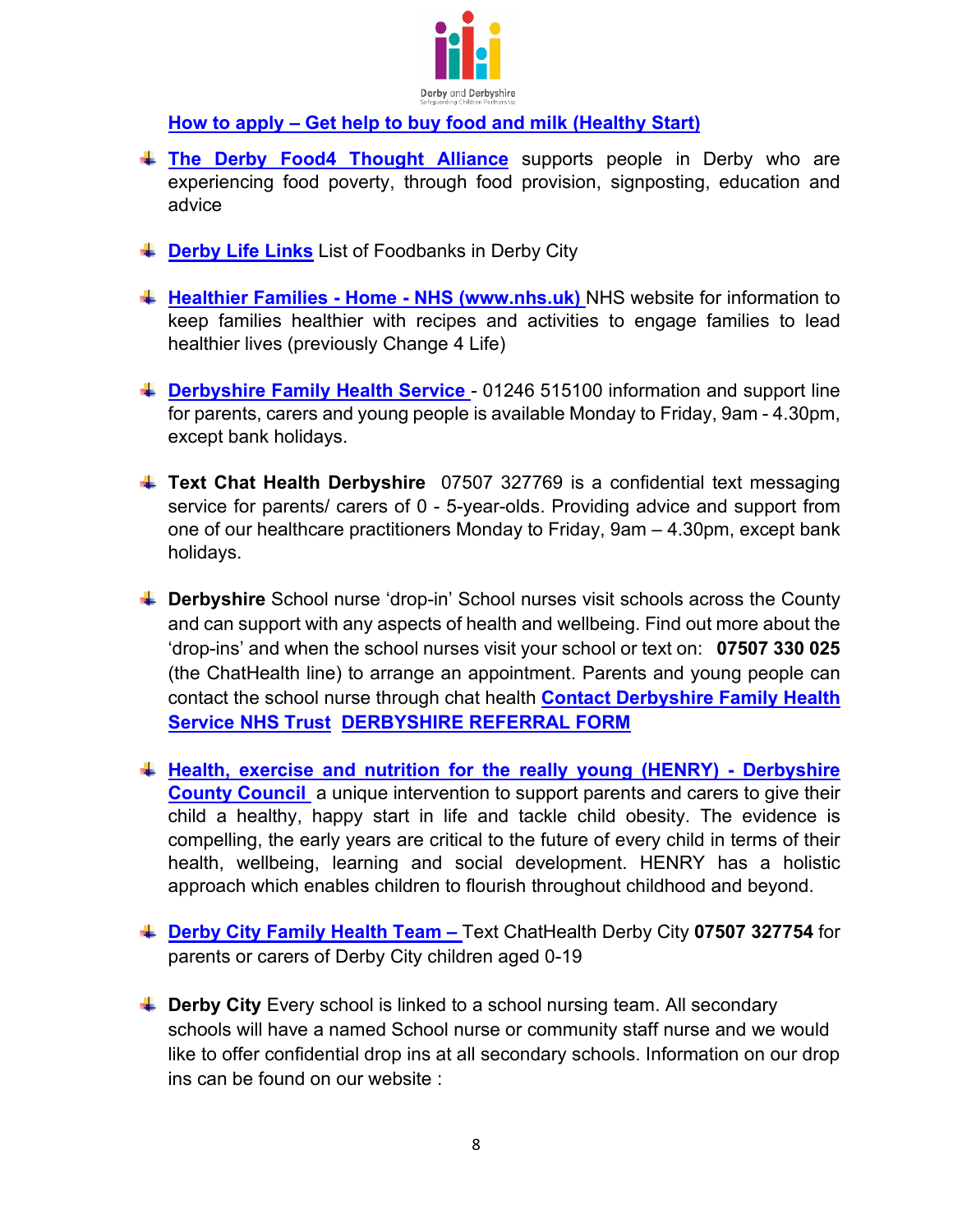

**<https://www.derbyshirehealthcareft.nhs.uk/schoolnurse>** You can refer to the school nursing team using the **[DERBY CITY REFERRAL FORM](https://view.officeapps.live.com/op/view.aspx?src=https%3A%2F%2Fwww.derbyshirehealthcareft.nhs.uk%2Fapplication%2Ffiles%2F2216%2F2559%2F0321%2FSchool_Nursing_Referral_form_2021.docx&wdOrigin=BROWSELINK)**

- **Derby City [Health Visiting Team](https://www.derbyshirehealthcareft.nhs.uk/services/family-health-derby-city/health-visiting-0-5-years)** provides mothers and families in Derby with advice and assistance to make informed feeding choices. The team also provides support to enable women who choose to breastfeed to do so for as long as they wish. Telephone: 0300 1234586 and then choose option 3.
- $\uparrow$  A 'virtual drop in' to discuss health needs of children with the school nurse runs weekdays 3pm-5pm and can be accessed **[Video call setup - Attend Anywhere](https://england.nhs.attendanywhere.com/ce/?apikey=0e13866b-b613-4660-a7bc-d217c4a68254&nid=j6lFnyzBw)**
- $\ddot$  Information on infant feeding and nutrition find out more about local drop-in groups for breastfeeding mums<https://www.breastfeedingnetwork.org.uk/>
- $\ddot{+}$  National breastfeeding helpline 0300 100 0212 9.30am 9.30pm daily, including bank holidays. [Breastfeeding your baby \(derbyshirefamilyhealthservice.nhs.uk\)](https://www.derbyshirefamilyhealthservice.nhs.uk/our-services/0-5-years/infant-feeding-and-nutrition/breastfeeding)
- **EXTERGE PHILIPY Active | Sport, leisure and fitness | In Derby puts on lots of activities** throughout the year in sports centres and parks throughout Derby City, including a jam-packed holiday programme.
- $\overline{+}$  [Cycle Derby](https://www.cyclederby.co.uk/) to get more adults and kids across Derby on bikes. From learning to ride, utilising our fleet of inclusive bikes, gaining confidence to commute on the roads or providing local cycling resources
- $\overline{+}$  [Kooth](https://www.kooth.com/) is an online mental wellbeing support service for young people aged 11+ years old. It's a free, safe and anonymous space with qualified practitioners.
- ↓ [Derby County Community Trust's Active Schools](https://www.derbycountycommunitytrust.com/programmes/schools/active-schools) programme delivers a unique whole-school approach to physical activity and healthy lifestyles. This is currently delivered in 20 cohorts within Derby City. An extended service provides targeted support for children who are overweight or obese through a child weight management programme Live IT (see Tier 2 services)
- $\overline{+}$  [MeeToo](https://www.meetoo.help/) is an online mental wellbeing support service for young people 11 to 25 years old. It's a free, safe and anonymous space with qualified practitioners who work in collaboration with First Steps ED practitioners the Derby and Derbyshire Eating Disorder Charity. Over 200 Derby and Derbyshire young people are regularly using MeeToo either to seek support anonymously in peer groups or as part of their eating disorder support whilst accessing First Steps ED.
- ↓ Eating Disorder Information and Support App was coproduced with [First Steps ED](https://firststepsed.co.uk/) and free to download from App stores. This NHS Eating Disorder research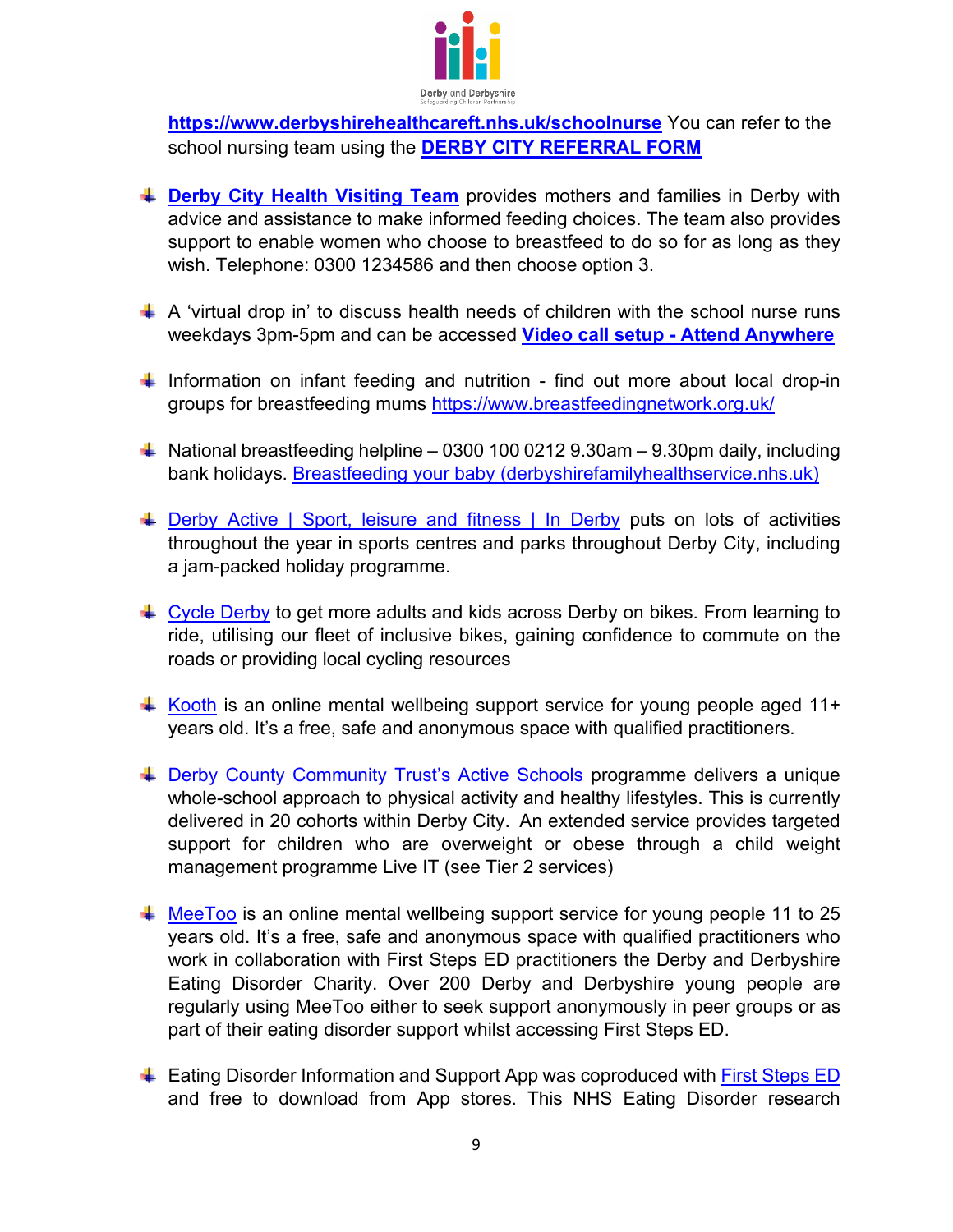

informed App is a useful tool for Parents/carers and practitioners working in health, social care and schools:

 $\ddot{\phantom{1}}$  [Build Sound Minds](https://services.actionforchildren.org.uk/derbyshire/build-sound-minds/) offers a comprehensive service for children and young people aged 0-17 who are experiencing mild to moderate mental health difficulties <https://services.actionforchildren.org.uk/derbyshire/build-sound-minds/>

#### **Tier 2: Lifestyle intervention**

- $\ddot$  [Live Life Better Derbyshire](https://www.livelifebetterderbyshire.org.uk/services/family-health/healthy-families-programme.aspx) offer to the parents of children who are identified as overweight and obese via NCMP While specific family weight management sessional offers for children aged 5-11 is in development throughout 2022 , a 1-2-1 package of work will be offered in the interim. For more information contact: [LBD.WeightManagement@derbyshire.gov.uk\)](mailto:LBD.WeightManagement@derbyshire.gov.uk)
- ↓ [Derby County Community Trusts Live IT programme](https://www.derbycountycommunitytrust.com/programmes/health/live-it) is delivered in partnership with Livewell Derby and is designed to support child weight management for 5-17 year olds. It consists of weekly fitness and healthy eating-based sessions which are free to attend if the child's BMI is on the 85th centile or above and is designed to support the whole family to exercise more and eat healthily. For more information contact Sara Adcock – Physical Activity and Health Officer 01332 416140 or [sara.adcock@dcct.co.uk](mailto:sara.adcock@dcct.co.uk)
- + [Derby & Derbyshire Emotional Health & Wellbeing](https://derbyandderbyshireemotionalhealthandwellbeing.uk/professionals/emotional-wellbeing-support) have CAMHS Specialist Community Advisors (SCAs) who are a county wide team of children's mental health specialists. The key aim of the service is to provide consultations to all practitioners from statutory, community and voluntary organisations, about the mental health and wellbeing of children and young people.

Contact details for SCA's in **[Derby and Southern Derbyshire](https://www.derbyshirehealthcareft.nhs.uk/services/childrens-mental-health-services-camhs-derby-and-southern-derbyshire/im-professional/specialist-community-advisors)** and a Team providing support in **[North Derbyshire](https://www.camhsnorthderbyshire.nhs.uk/specialist-community-advisors)**

#### **Tier 3: Specialist services**

Clinicians and healthcare practitioners have expressed concern that there is a lack of provision and no clear pathway for children living with obesity in Derby and Derbyshire to access a Tier 3 service. This work will develop clear pathways and signposting to enable children who are already overweight or obese to access joined-up and long-term support will be progressed through 2022 and beyond.

 $\ddot$  Mental health conditions which effect, or are related to, food and/or weight management are assessed through the relevant child and adolescent mental health service.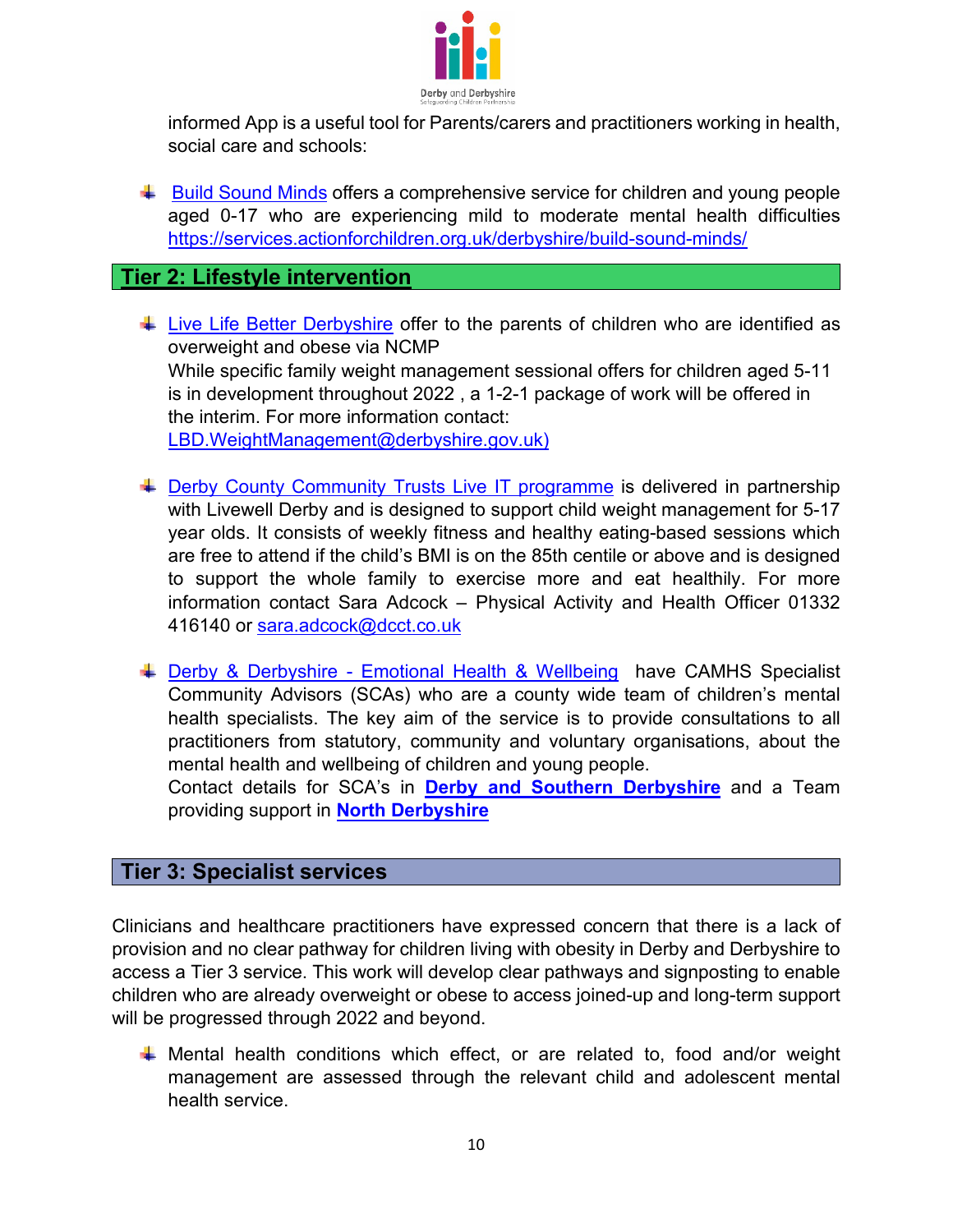

Eating Disorder Services, can be accessed for the north of the County [Chesterfield](https://www.camhsnorthderbyshire.nhs.uk/eating-disorders)  [Royal Hospital](https://www.camhsnorthderbyshire.nhs.uk/eating-disorders) and for the south of the County and the City [DHCFT](https://www.derbyshirehealthcareft.nhs.uk/services/eating-disorders) and through [First Steps ED](https://firststepsed.co.uk/) [-](https://firststepsed.co.uk/) the Derby and Derbyshire Eating Disorder charity. Practitioner, parent/carer and self-referrals can be made via the digital form <https://firststepsed.co.uk/make-a-referral/> for all ages, genders and backgrounds from the age 5 years +.

[Nutrition and Dietetics | University Hospitals of Derby and Burton NHS](https://www.uhdb.nhs.uk/service-nutrition-and-dietetics/)  [\(uhdb.nhs.uk\)](https://www.uhdb.nhs.uk/service-nutrition-and-dietetics/)[Dietetics : Chesterfield Royal Hospital](https://www.chesterfieldroyal.nhs.uk/our-services/dietetics) – Please contact GP or hospital consultant for a referral to the nutrition and dietetic service.

#### **Tier 4: Specialist medical interventions and surgery**

Tier 4 services are delivered in a few accredited centres nationally. It is understood that no children from Derbyshire have accessed these services over the past five years, but work is underway to improve accessibility and awareness of these services.

In Derby and Derbyshire there is currently no local Tier 4 provision and if required would need to be sourced out of area through NHS England.

#### **5.2 Flowchart for Pathways of support**

Practitioners working with the family need to evidence that they have taken appropriate actions within the pathway below and in conjunction with **[DDSCP Threshold Document.](https://derbyshirescbs.proceduresonline.com/docs_library.html#guidance)**

| <b>RISK TO HEALTH</b>                                                                                                                                                                                                                                                                                                             | <b>SIGNS &amp; SYMPTOMS</b>                                                                                                                                                                                                                                                                                                                                                           | <b>ACTIONS</b>                                                                                                                                                                                                                                                                                                                                                                                                                                                                                                                                                                                                                                                                                                                                                                                                                                                                                                                   |
|-----------------------------------------------------------------------------------------------------------------------------------------------------------------------------------------------------------------------------------------------------------------------------------------------------------------------------------|---------------------------------------------------------------------------------------------------------------------------------------------------------------------------------------------------------------------------------------------------------------------------------------------------------------------------------------------------------------------------------------|----------------------------------------------------------------------------------------------------------------------------------------------------------------------------------------------------------------------------------------------------------------------------------------------------------------------------------------------------------------------------------------------------------------------------------------------------------------------------------------------------------------------------------------------------------------------------------------------------------------------------------------------------------------------------------------------------------------------------------------------------------------------------------------------------------------------------------------------------------------------------------------------------------------------------------|
| <b>LOW RISK/early</b><br><b>identification</b><br>Children/young people<br>and families who live<br>in the area have core<br>needs such as<br>parenting, health and<br>education and may<br>need help to access<br>services.<br><b>Consider Universal</b><br><b>Support/EH</b><br><b>Assessment/Graded</b><br><b>Care Profile</b> | BMI $\geq$ 91 <sup>st</sup> Centile<br><b>PLUS</b><br>Eating pattern erratic and<br>changed thinking & behavior<br>including body image issues<br>Оr<br>Family concerns re child's<br>eating habits<br>Or<br>Vulnerable to developing co-<br>٠<br>morbidities<br>Or<br>Parents do not recognise<br>٠<br>child's weight as a problem<br>Or<br>Not undertaking any physical<br>activity | Consider safeguarding – seek advice as<br>$\bullet$<br>needed<br>Consideration should be given to<br>$\bullet$<br>introducing an Early Help Assessment.<br>Appropriate treatment offered by Tier 1<br>$\bullet$<br>and support agencies first<br>Offer brief Intervention with motivational<br>interviewing techniques around Eatwell<br>plate, portion size, physical activity<br>opportunities and readiness to change<br>behaviours<br>Encourage parents to take<br>main<br>$\bullet$<br>responsibility for lifestyle changes in<br>children (especially $<$ 12 years)<br>Liaise with school on best management<br>$\bullet$<br>in that setting and food consumption<br>during school hours<br>If ongoing or increasing difficulty after 6<br>$\bullet$<br>weeks treatment - refer to Tier 2<br>services available<br>Assess social<br>circumstances<br>and<br>consider referral into food banks, debt<br>advice if required. |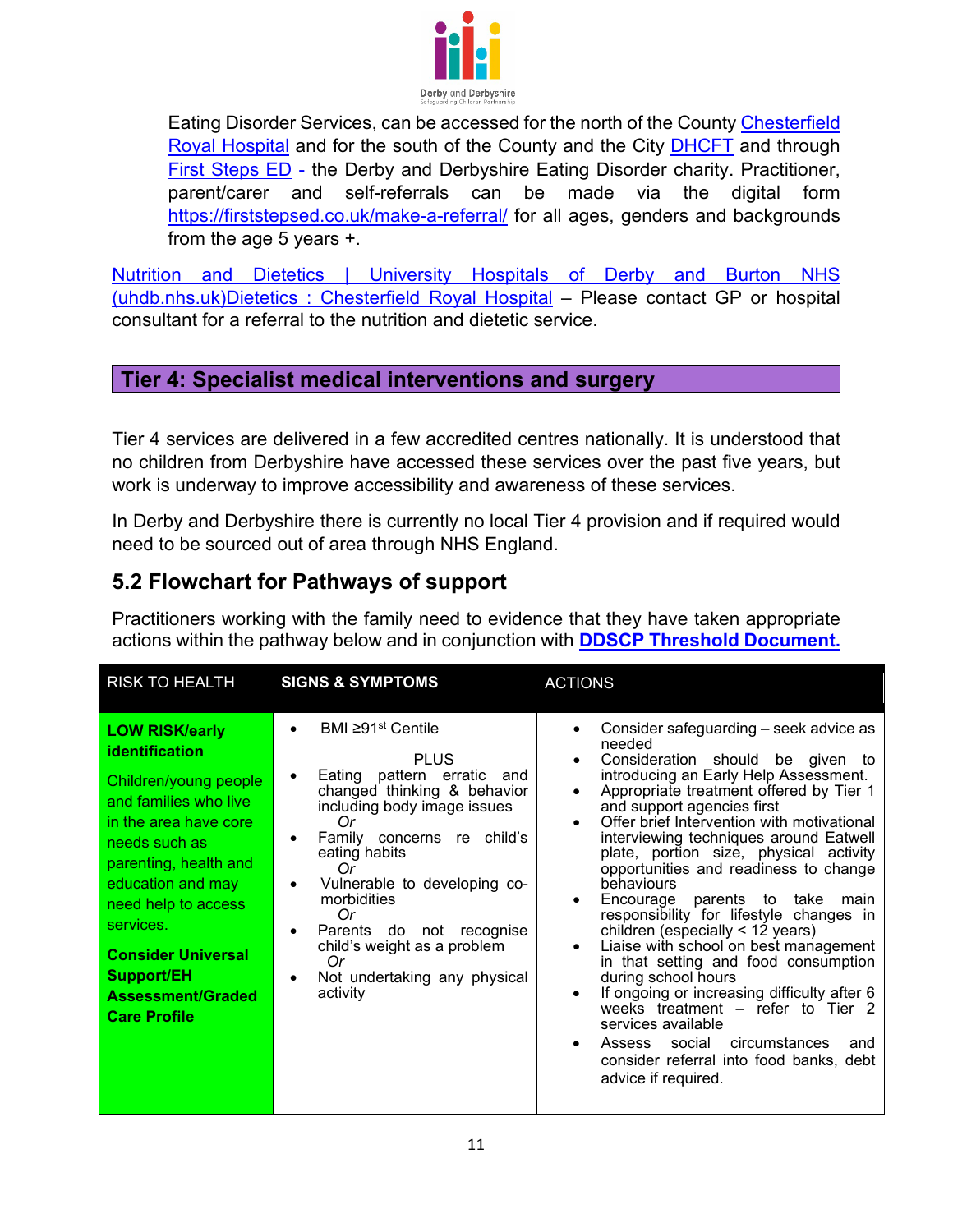

| <b>RISK TO HEALTH</b>                                                                                                                                                                                                                                                                                                                                   | <b>SIGNS &amp; SYMPTOMS</b>                                                                                                                                                                                                                                                                                                                                                                                                                                                                                                                                  | <b>ACTIONS</b>                                                                                                                                                                                                                                                                                                                                                                                                                                                                                                                                                                                                                                                                                                                                                                                                                                                                                                                                                                                                    |
|---------------------------------------------------------------------------------------------------------------------------------------------------------------------------------------------------------------------------------------------------------------------------------------------------------------------------------------------------------|--------------------------------------------------------------------------------------------------------------------------------------------------------------------------------------------------------------------------------------------------------------------------------------------------------------------------------------------------------------------------------------------------------------------------------------------------------------------------------------------------------------------------------------------------------------|-------------------------------------------------------------------------------------------------------------------------------------------------------------------------------------------------------------------------------------------------------------------------------------------------------------------------------------------------------------------------------------------------------------------------------------------------------------------------------------------------------------------------------------------------------------------------------------------------------------------------------------------------------------------------------------------------------------------------------------------------------------------------------------------------------------------------------------------------------------------------------------------------------------------------------------------------------------------------------------------------------------------|
| <b>MODERATE RISK</b><br>Children, young<br>people and their<br>families with multiple<br>needs or whose needs<br>are more complex<br><b>Consider EH</b><br><b>Assessment</b><br>Co-ordinated support<br>from more than one<br>agency needed to<br>meet child and family<br>needs.<br><b>Consider S17</b><br>referral to Childrens<br><b>Social Care</b> | Physical health concerns:<br>BMI ≥98th centile with<br>continuous weight gain<br>over 12-week period<br>Comorbidities related to<br>excess weight - metabolic<br>syndrome, cardiovascular<br>disease risk, type 2<br>diabetes, sleep apnoea,<br>non-alcoholic fatty liver<br>disease<br><2 years old with rapid<br>$\bullet$<br>growth increasing through<br>centile lines<br>Or BMI $\geq$ 99.6th centile with<br>$\bullet$<br>no other significant health<br>concerns                                                                                      | Consider safeguarding issues - seek advice<br>$\bullet$<br>as needed from your safeguarding lead<br>Discuss with GP and take baseline bloods to<br>$\bullet$<br>identify<br>emerging/existing co-morbidities<br>(FBC, TFT, fasting glucose or HbA1C, fasting<br>lipids, LFT, Polycystic Ovary Syndrome) for<br>children with a $\overline{BM}$ $\geq$ 99.6th centile. Referral<br>paediatric services if co-morbidities<br>to<br>identified Assess, behavioral and social<br>circumstances, co-morbidities & willingness<br>to change and provide initial lifestyle change<br>advice, and support into welfare services e.g.<br>food banks, debt advice if required.<br>Consider Referral to Derby City Tier 2 'Live It'<br>$\bullet$<br>service sara.adcock@dcct.co.uk<br>Consider Referral to interim Tier 2 child and<br>family weight<br>management<br>offer<br>in.<br>Derbyshire - email henry@derbyshire.gov.uk<br>Liaise with school on best management in<br>$\bullet$<br>that setting, to ensure safety. |
| <b>Access requires the</b><br>completion of an<br>online referral form<br>and /or the completion<br>of an early help<br>assessment to local<br>authority children's<br>services.                                                                                                                                                                        | <b>Mental health concerns:</b><br>distortion<br>Body<br>image<br>$\bullet$<br>issues<br>Evidence of depression<br>$\bullet$<br>Anxiety about losing weight<br>٠<br>Evidence of binging and/or<br>$\bullet$<br>other<br>purging<br>or<br>compensatory behaviours<br>Role of<br>social<br>media<br>$\bullet$<br>(searching<br>for<br>Fatspo/thinspo etc) being<br>media<br>part<br>of<br>social<br>groups/pages<br>that<br>can<br>continued<br>trigger<br>behaviour/mukbang<br>(food<br>videos<br>consuming<br>large<br>of high<br>calorie<br>amount<br>foods) | Consider safeguarding issues - seek advice<br>$\bullet$<br>as needed<br>Discuss with GP<br>$\bullet$<br>Discuss with CAMHS team and consider<br>$\bullet$<br>referral<br>• Mental health support from Mental health<br>schools' team - disorder eating<br>Refer to eating disorder services First Steps<br>$\bullet$<br>if evidence of Body image distortion issues,<br>Evidence of depression, Anxiety about losing<br>weight Evidence of binging and/or purging or<br>other compensatory behaviours                                                                                                                                                                                                                                                                                                                                                                                                                                                                                                             |
|                                                                                                                                                                                                                                                                                                                                                         | Other:<br>Non engagement<br>Family/carers struggling to<br>manage child's behaviour,<br>relationship with food or<br>emotional wellbeing<br>Secretive eating - parental<br>awareness                                                                                                                                                                                                                                                                                                                                                                         | If MH issues are evident to not focus on<br>$\bullet$<br>weight but the causative drivers driving that<br>behaviour<br>• Consider safeguarding issues - seek advice<br>as needed<br>See above                                                                                                                                                                                                                                                                                                                                                                                                                                                                                                                                                                                                                                                                                                                                                                                                                     |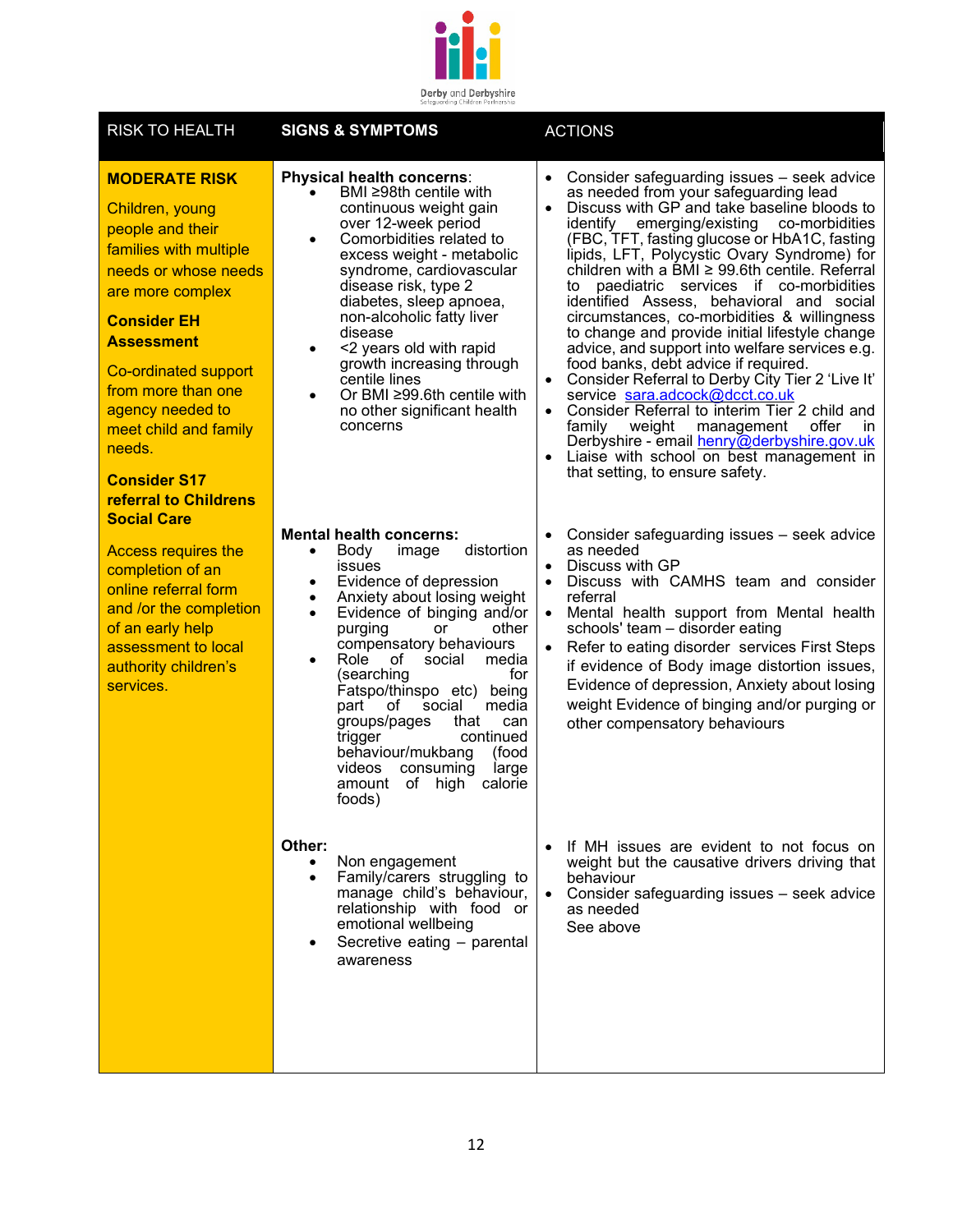

| <b>RISK TO HEALTH</b>                                                                                                                                                                                                | <b>SIGNS &amp; SYMPTOMS</b>                                                                                                                                                                                                                                                                                                                                                                                                                                                                                  | <b>ACTIONS</b>                                                                                                                                                                                                                                                                                                                                                                                                                                                                                                                                                                                                                                                                                                                                                                                                                                                                                                                                                                                                                                                                               |  |
|----------------------------------------------------------------------------------------------------------------------------------------------------------------------------------------------------------------------|--------------------------------------------------------------------------------------------------------------------------------------------------------------------------------------------------------------------------------------------------------------------------------------------------------------------------------------------------------------------------------------------------------------------------------------------------------------------------------------------------------------|----------------------------------------------------------------------------------------------------------------------------------------------------------------------------------------------------------------------------------------------------------------------------------------------------------------------------------------------------------------------------------------------------------------------------------------------------------------------------------------------------------------------------------------------------------------------------------------------------------------------------------------------------------------------------------------------------------------------------------------------------------------------------------------------------------------------------------------------------------------------------------------------------------------------------------------------------------------------------------------------------------------------------------------------------------------------------------------------|--|
| <b>IMMEDIATE/HIGH</b><br><b>RISK TO HEALTH</b><br><b>Consider S47</b><br><b>Children and young</b><br>people who have<br>suffered or are likely<br>to suffer significant<br>harm as a result of<br>abuse or neglect. | Continued rapid weight gain,<br>$\bullet$<br>BMI above ≥99.6 centile and<br>lack of progress reducing BMI<br>Rapid physical deterioration:<br>binging or<br>signs,<br>purging,<br>physiological instability<br>Frequent/extreme compensatory<br>$\bullet$<br>behaviours<br>Suicidal thoughts/behaviours<br>$\bullet$<br>Consistently failing to present the<br>$\bullet$<br>child for health appointments<br>Refusing to engage with various<br>$\bullet$<br>practitioners or with dedicated<br>health plans | • Due to high risk to health the Lead practitioner<br>must discuss with your agency safeguarding<br>lead<br>. If the lead practitioner is not the GP, then<br>ensure that the GP is made aware<br>• GP to make referral to Peadiatrics for<br>assessment and treatment of physical needs<br>and consider monitoring in meantime<br>• Lead practitioner to facilitate multi agency<br>meeting inviting relevant agencies (to include<br>schools, Family support workers/Health coach,<br>social workers, pediatric consultant, School<br>nurse/Health visitor & GP) to discuss next<br>steps<br>$\cdot$ Take<br>baseline<br>bloods<br>to<br>identify<br>emerging/existing co-morbidities (FBC, TFT,<br>fasting glucose or HbA1C, fasting lipids, LFT,<br>Polycystic Ovary Syndrome) for children with a<br>BMI $\geq$ 99.6th centile. If co-morbidity is<br>identified an appropriate referral to paediatric<br>services is made<br>• Refer to CAMHS if any evidence of underlying<br>mental health concerns<br>. Admission to hospital or another controlled<br>environment to be considered |  |

## **6. When is obesity an Early Help or Safeguarding issue?**

In isolation, Obesity, or failure to lose weight , is not necessarily a child protection concern. However, consistent failure to change lifestyle and engage with outside support can indicate neglect, especially in younger children and obesity may be part of wider concerns about neglect or emotional abuse. We may need to take into consideration:

- availability of services locally
- lack of parental resources
- parental physical and mental health issues

Obesity may be part of wider concerns about neglect or emotional abuse.

Parental behaviours of concern would include:

- Consistent failure to present the child for health appointments
- Refusal to engage with practitioners or dedicated health plans.

These behaviours are of particular concern if an obese child is at imminent risk of comorbidities - for example, obstructive sleep apnoea/hypopnea syndrome, hypertension, type 2 diabetes, mellitus, or reduced mobility.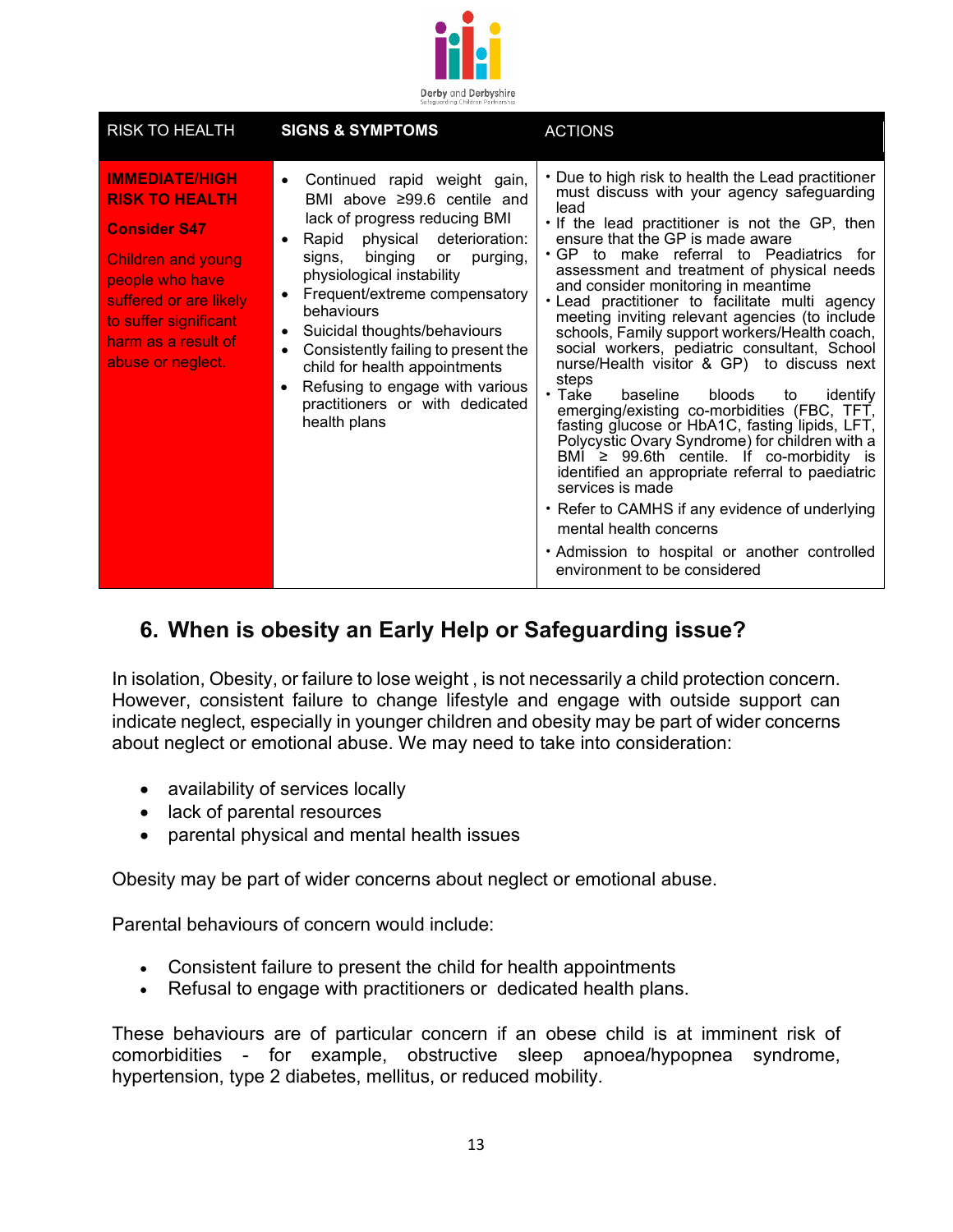

It is important to collate clear objective evidence of such behaviours over a prolonged period, to record what evidence-based treatments had been offered, and to ensure that these would have been adequate.

Because obesity can be part of wider concerns about neglect or emotional abuse, it is essential to evaluate all other aspects of a child's health and wellbeing and determine if concerns are shared by other practitioners, such as the child's General Practitioner or teacher.

This requires a multidisciplinary assessment, including psychology or other mental health assessment. If concerns are expressed, a multiagency meeting is appropriate. A high index of suspicion is needed for children who are extremely obese. In adult bariatric programmes, up to one third of patients reported childhood sexual abuse, with another third reporting other forms of abuse.

Assessment should include systemic (family and environmental) factors - as with any childhood behaviour, understanding what maintains a problem involves understanding factors within the child and their context. Assessment of parental capacity to respond to that particular child's needs is central to this. It is important, for example to ask if parent(s)/carers are struggling to control their own weight and eating.

To establish whether an obese child should be subject to Childrens services assessment or child protection proceedings, it is essential to determine the "holistic" context in which that obesity developed, and the factors involved in its maintenance. The family needs to have been offered intensive support to address these issues and informed of the consequences of not implementing the changes which are necessary to obtain an improvement in weight.

The 2010 *[Russell Viner et al,](https://www.bmj.com/content/341/bmj.c3074)* framework helps identify safeguarding concerns.

| Table 3: Childhood obesity and safeguarding: Framework for practice |                                                                                             |  |
|---------------------------------------------------------------------|---------------------------------------------------------------------------------------------|--|
| Childhood obesity alone is not a child<br>protection issue          | Talk to the child or young person alone if<br>possible                                      |  |
|                                                                     | The aetiology of obesity is too complex to<br>reach the threshold for concern in isolation. |  |
| Failure to reduce weight alone is not a child<br>protection issue   | Outcomes for weight management<br>programs are mixed                                        |  |
|                                                                     | Healthcare practitioners are yet to find the<br>optimal method to manage obesity            |  |
|                                                                     | Weight loss is multifactorial, if families are<br>engaging this should be supported         |  |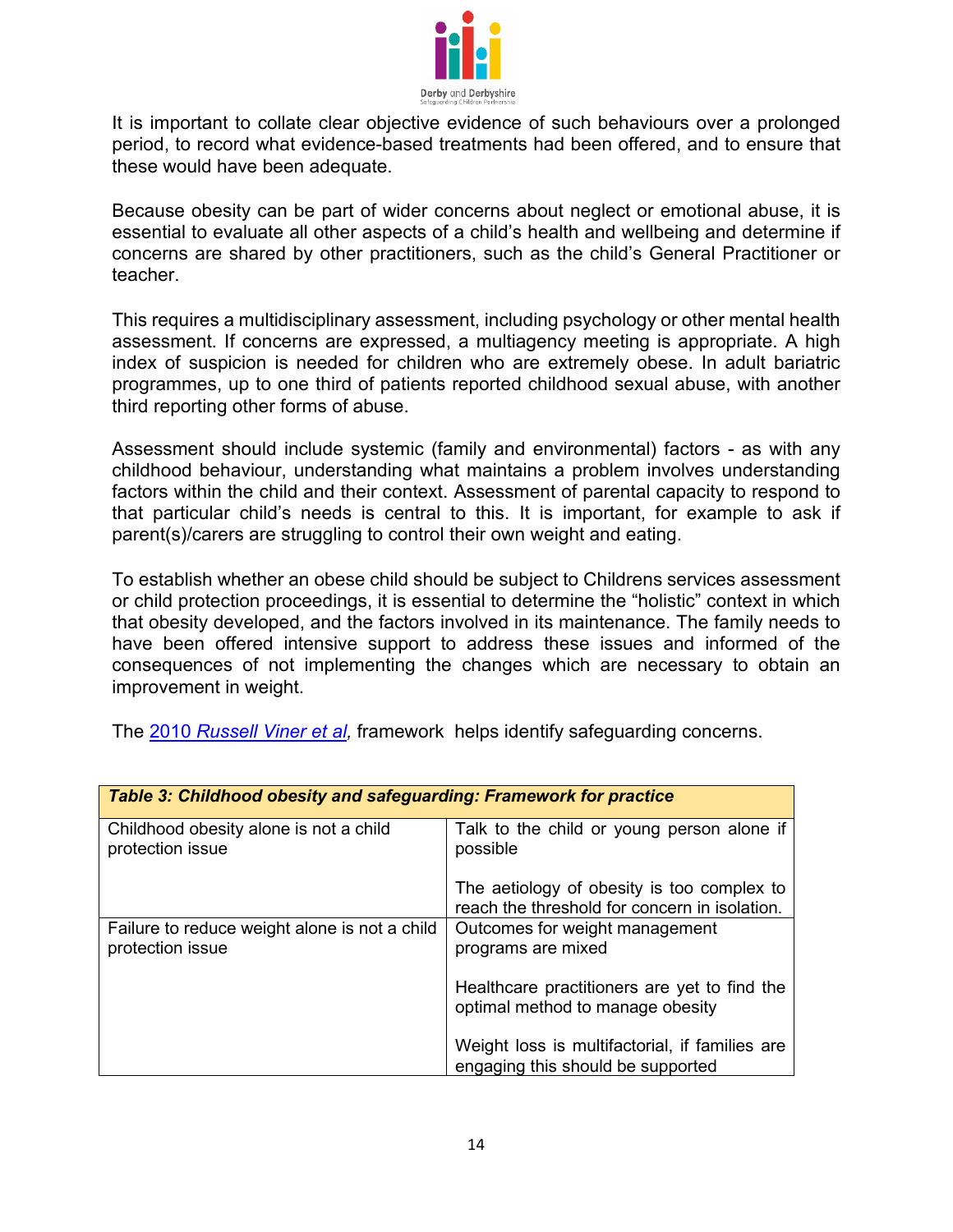

| Consistent failure to change lifestyle and<br>engage with support can indicate neglect | Consider this when parents behave in a way<br>that promotes weight loss failure      |  |
|----------------------------------------------------------------------------------------|--------------------------------------------------------------------------------------|--|
|                                                                                        | Failure to engage with practitioners and<br>support                                  |  |
|                                                                                        | Failure to attend health appointments                                                |  |
|                                                                                        | Particularly concerning in the presence of<br>co-morbidities                         |  |
| Obesity may be part of wider concerns<br>about neglect or emotional abuse              | Poor school attendance                                                               |  |
|                                                                                        | Exposure to violence                                                                 |  |
|                                                                                        | Neglect                                                                              |  |
|                                                                                        | Poor hygiene                                                                         |  |
|                                                                                        | Parental mental health difficulties                                                  |  |
|                                                                                        | Emotional<br>behavioural<br>difficulties<br><b>or</b>                                |  |
|                                                                                        | (aggressive, tearful)                                                                |  |
| Assessment should include systemic<br>(family and environmental) factors               | Obesogenic environment                                                               |  |
|                                                                                        | Predisposing - parental weight and eating<br>behaviours                              |  |
|                                                                                        | Precipitating - food availability, safe outside<br>spaces for exercise               |  |
|                                                                                        | Perpetuating - family understanding, ability<br>to access healthy foods and exercise |  |

#### **6.1 Early Help Assessments**

If the input of Universal Service offer has not achieved the desired changes, consider an Early Help Assessment. At this stage, some families may have already participated, and practitioners should be involved in practitioners' meetings. Any reluctance to engage by the parent/carer should raise concerns.

Refer to the DDSCP **[Providing Early Help Procedure](https://derbyshirescbs.proceduresonline.com/p_prov_early_help.html)**, **[Early Help Assessment](https://derbyshirescbs.proceduresonline.com/docs_library.html)  [\(Documents Library, Assessment Tools\)](https://derbyshirescbs.proceduresonline.com/docs_library.html)** and **[Graded Care Profile](https://www.proceduresonline.com/derbyshire/scbs/user_controlled_lcms_area/uploaded_files/DDSCP%20Graded%20Care%20Profile%20GUIDANCE%20FINAL%20April%202020.pdf) & [Assessment](https://www.proceduresonline.com/derbyshire/scbs/user_controlled_lcms_area/uploaded_files/DDSCP%20Graded%20Care%20Profile%20Assessment%20Tool%20Template%20FINAL%20April%202020.pdf)  [Template](https://www.proceduresonline.com/derbyshire/scbs/user_controlled_lcms_area/uploaded_files/DDSCP%20Graded%20Care%20Profile%20Assessment%20Tool%20Template%20FINAL%20April%202020.pdf)**

Assessment of parental capacity to respond to and to prioritise the child's needs is central to this process.

Admission to hospital or another controlled environment may enable a more detailed assessment of behaviours and parent-child interactions. However, admission removes a child from his or her wider familiar environment, as well as from parents/carers, so weight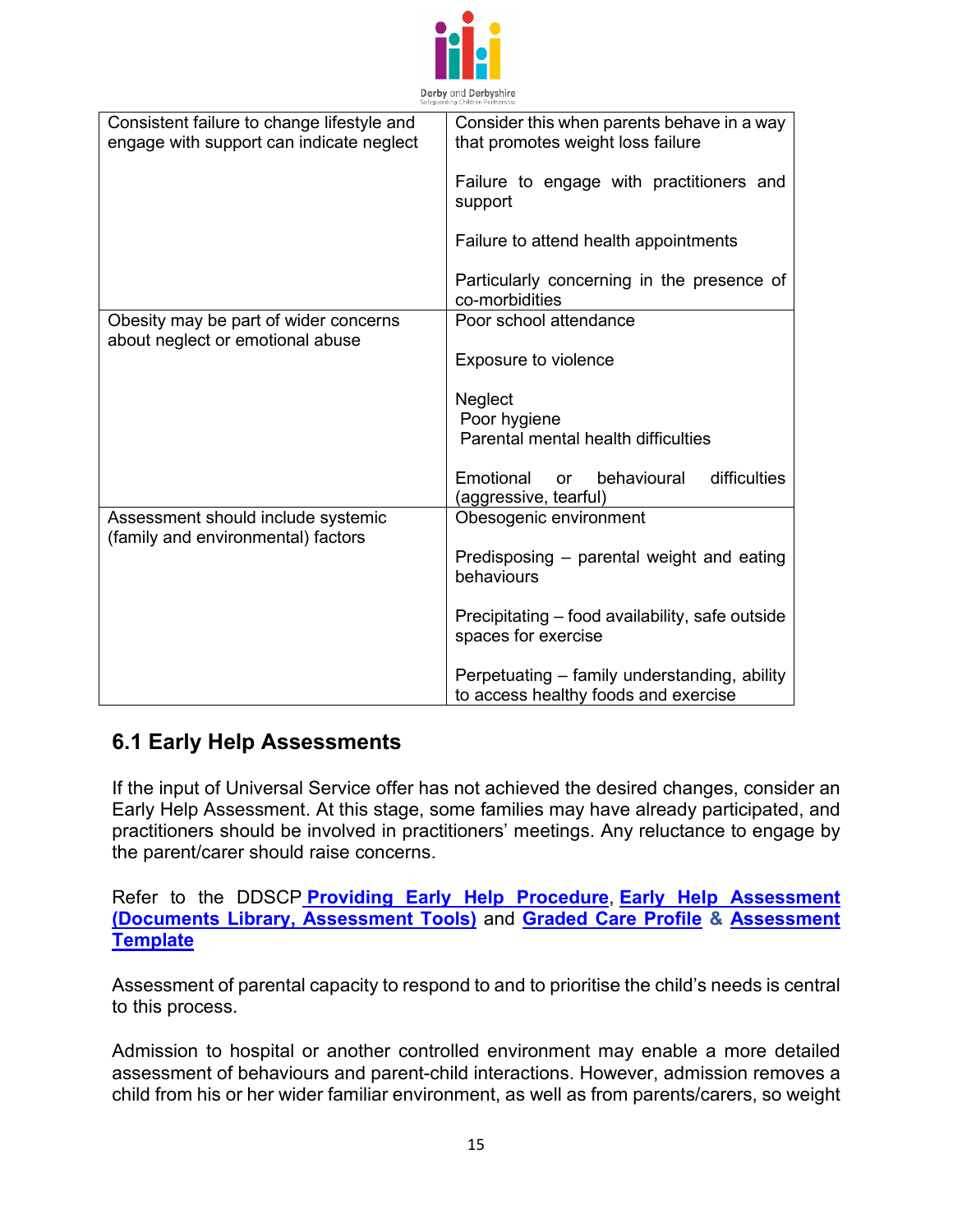

loss in a controlled environment needs to be evaluated carefully and, although on its own, is not evidence of neglect or abuse, does indicate the potential for the child to be able to lose or avoid gaining weight. Where concerns are maintained, and support via community and Early Help services have been unsuccessful for the child and family, consideration should then be given to a referral to **[Childrens Social Care](https://derbyshirescbs.proceduresonline.com/p_making_ref_soc_care.html)**.

### **6.2 [Making a Referral to Social Care](https://derbyshirescbs.proceduresonline.com/p_making_ref_soc_care.html)**

Where there is medical evidence that the child is unlikely to achieve/maintain a reasonable standard of health/wellbeing, but parents are engaging and/or there is no immediate risk of significant harm, then the case requires action under Section 17 of the Children's Act.

#### **6.3 [Child Protection Section 47 enquiries](https://derbyshirescbs.proceduresonline.com/p_ch_protection_enq.html)**

Where there is clear medical advice that the child is likely to suffer, or is suffering significant harm, as a result of obesity and/or obesity related issues, and there is evidence that the care givers are unable or unwilling to engage in a plan that will realistically lead to improvements for that child, then the case requires action under Section 47 of the Children Act, and the referral process should be followed.

Case management should be reviewed regularly, to ensure risks to the child's health and wellbeing are monitored carefully to support appropriate and timely actions using the legal framework. When dealing with complex issues, such as obesity, different agencies can make specific contributions. These interventions and assessments need to be child focused, co-ordinated and shared appropriately.

| Safeguarding and child protection               |                                                                      |  |  |
|-------------------------------------------------|----------------------------------------------------------------------|--|--|
| Derbyshire Safeguarding<br>Derby<br>and         | Derby and Derbyshire Safeguarding<br>The<br><b>Children</b>          |  |  |
| <b>Children Partnership website</b>             | <b>Procedures</b> are used at all times when there are concerns that |  |  |
| For information about the work of the local     | a child is at risk of harm. Key local guidance documents include:    |  |  |
| safeguarding children partnership. Includes     | Thresholds Document - to support identification of                   |  |  |
| safeguarding information and resources, as      | children's needs and the appropriate level of intervention.          |  |  |
| well as safeguarding training opportunities for | <b>Neglect strategy</b>                                              |  |  |
| staff working with children and their families. | <b>Graded Care Profile</b>                                           |  |  |
|                                                 | Children with Perplexing Presentations (PP) in whom                  |  |  |
|                                                 | Illness is Fabricated or Induced (FII)                               |  |  |
|                                                 | Dispute Resolution and Escalation Policy - sets out clear            |  |  |
|                                                 | routes to escalate concerns when there is a difference of            |  |  |
|                                                 | practitioner opinion about the seriousness of a situation or         |  |  |
|                                                 | the proposed action.                                                 |  |  |
|                                                 |                                                                      |  |  |
|                                                 | <b>Information Sharing Guidance for Practitioners - gives</b>        |  |  |
|                                                 | clear guidance on how to share information if there are              |  |  |
|                                                 | concerns about a child.                                              |  |  |
|                                                 |                                                                      |  |  |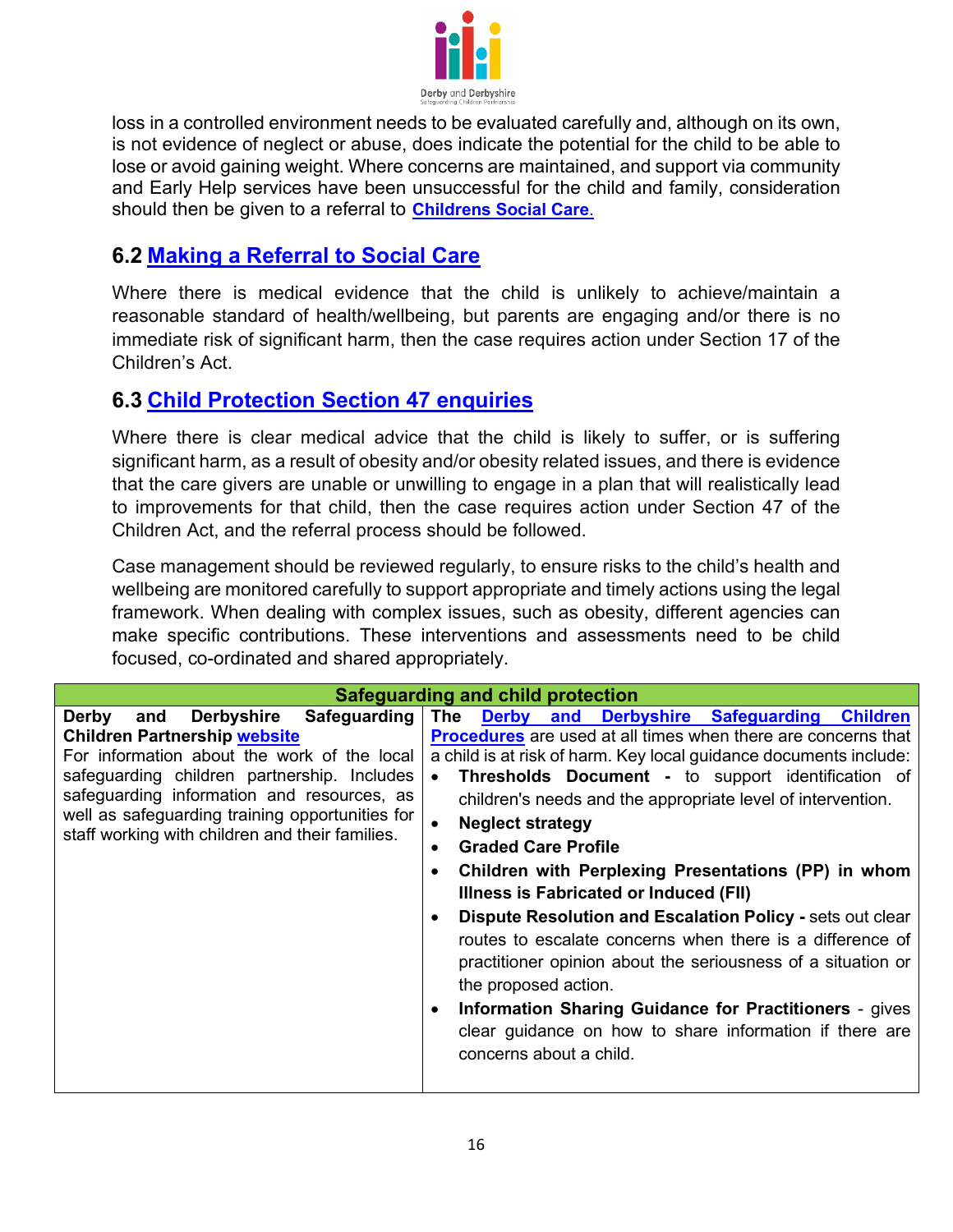

#### **Worried about a child?**

For information about referrals about concerns about a child, advice and further information see [Derby and](https://derbyshirescbs.proceduresonline.com/contents.html)  [Derbyshire safeguarding children procedures](https://derbyshirescbs.proceduresonline.com/contents.html). Details of local safeguarding contacts, including advice from and referral to children's social care, are located in [Local Contacts.](https://derbyshirescbs.proceduresonline.com/contacts.html)

# **7. Safeguarding Trigger Points**

All trigger points need to be understood in terms of managing lifestyle, including healthy eating, physical activity and behaviour change, linked to the child's overall health, safety and wellbeing.

Factors to consider are:

- Parents/carers unable to effectively provide for the child's health needs due to additional family factors, such as learning difficulties, disabilities, socio-economic issues, and unmet parental needs.
- Not being brought to appointments
- Inability to make required positive changes to child's lifestyle, even with appropriate support and intervention leading to ongoing significant health risks to the child
- Oppositional behaviour: parents/carers unable/unwilling to set and maintain boundaries with child, to manage lifestyle changes and maintain a healthy weight.
- Consider Disguised Compliance

Parents/carers may use medical diagnoses to justify their inability to adhere to recommended advice. Practitioners need to be mindful of the child's needs and prepared to challenge both parents and other practitioners working with the child/family.

#### **8. Identifying Children where there are Safeguarding Concerns**

Several warning signs and indicators will help practitioners working with children and young people **identify safeguarding concerns for children who are visibly overweight**.

Consider the following list in the context of the child's overall presentation – it is not exhaustive and needs to be considered in line with safeguarding trigger points.

- Sleep deprivation and/or sleep apnoea/ hypopnoea syndrome adversely affects day to day functioning
- Incontinence
- Inability/unwillingness to participate in physical activity
- Requires medical assessment to manage weight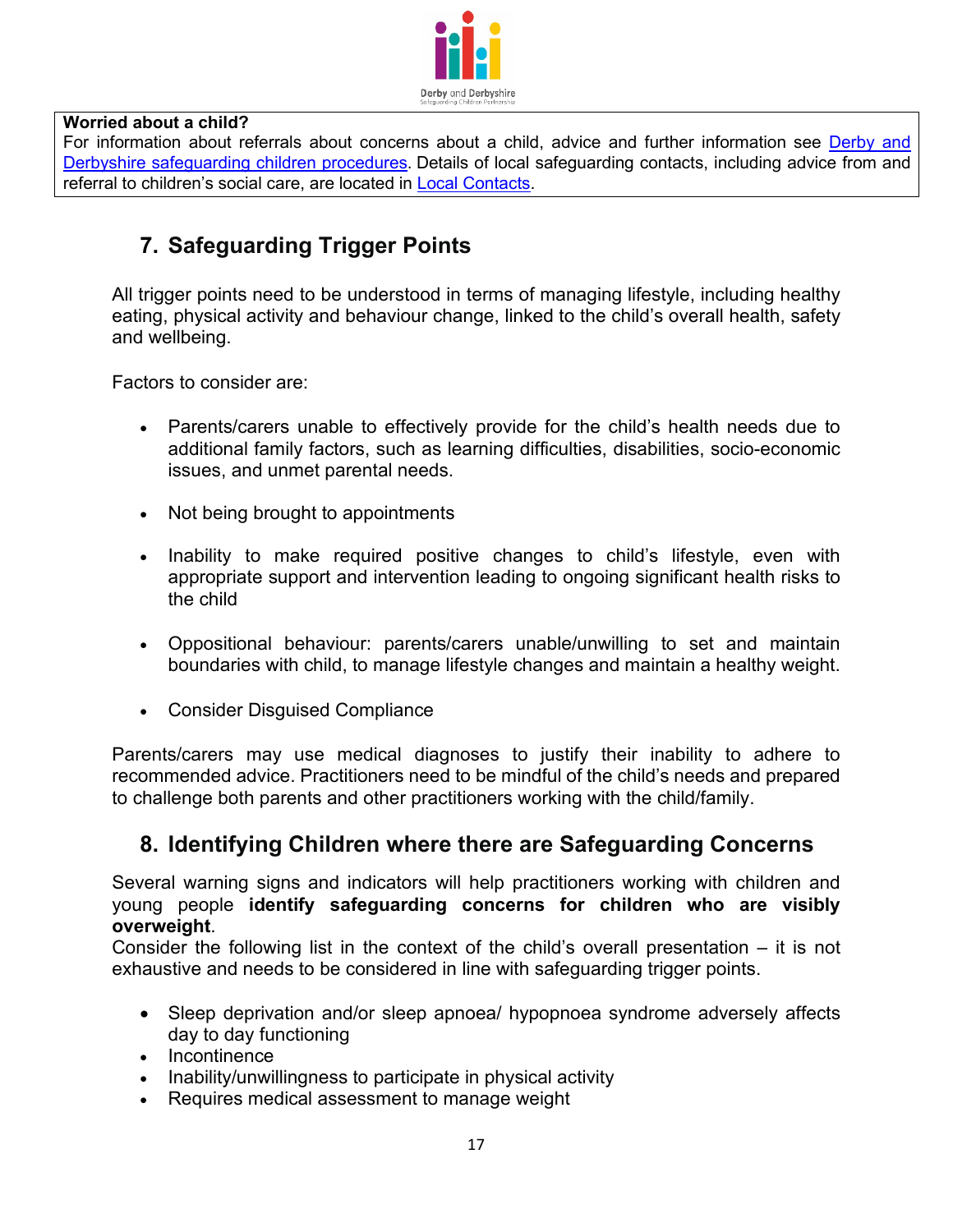

- Avoidance of school weight/height measurements (National Child Measurement Programme)
- A & E attendance with mobility related injuries
- Co-morbidity, i.e., presence of one or more additional disorders (or diseases), whether related to obesity or not (see Appendix 1 for obesity related comorbidities)
- Continuous and persistent weight gain after obesity diagnosed
- Unkempt appearance
- Depression
- Low self-esteem
- Bullying
- Self-harm
- Poor or non-school attendance
- Socially isolated
- Parents/carers not engaging in weight management programmes
- Parents/carers poor mental health
- Family identity linked to obesity/intergenerational weight issues
- Any other feature of neglect

# **9. Role of Practitioners**

#### **9.1 Medical Practitioners (which include Paediatricians and GP's)**

In the same way that obesity, or failure to lose weight, is not necessarily a child protection concern in isolation, it is important to note that obesity in itself is not a cause for referral for secondary care treatment. It is important not to over-medicalise obesity. Paediatricians will only be involved where there are concerns regarding medical complications which require specialist management.

Where there are concerns about a child being obese the GP for the child needs to consider making a referral to a Paediatrician. It is important that a child is holistically assessed, this will include assessing the child's health needs, and where possible, the assessment of any environmental/socio economic factors that are having a negative impact on their weight gain or loss. This information facilitates an assessment of the parents'/carers' ability to support the child to maintain a healthy weight and active lifestyle. It is important that Paediatricians involved in the child's care are part of a coordinated package of care and that relevant information is shared with relevant practitioners involved.

Where an obese child is on a Child Protection (CP) Plan, there are two key practice points to follow:

• The CP Plan should ensure that a medical/paediatric assessment takes place where obesity is presenting as a safeguarding issue.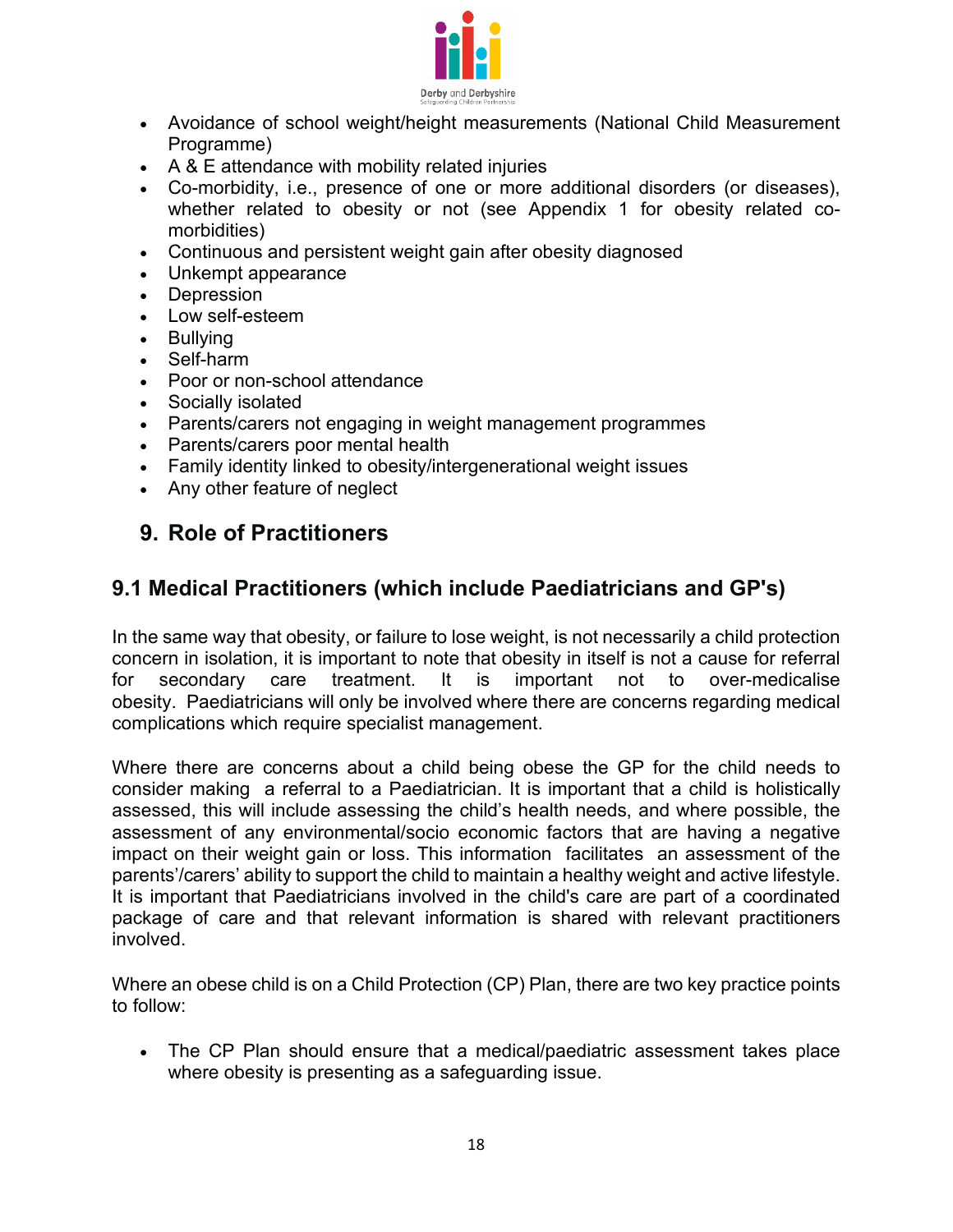

• The Paediatrician, or a suitably informed health representative, should aim to attend all child protection conference reviews and, where appropriate attendance requested at core group meetings, so that the effectiveness of the weight management programme can be reviewed in line with an ongoing parenting capacity assessment. If attendance to a child protection meeting (Initial or review) is not possible the submission of a report would be required.

In identified safeguarding cases where obesity is a key factor, consideration should be given to the medical lead being the Paediatrician. There should be regular communication with the child's GP to assess whether or not any other arising health concerns are considered in light of concerns over his/her health. Good communication between primary and secondary care practitioners is essential in order to facilitate a clear plan of care.

### **9.2 Other Health Practitioners**

All other health practitioners who are involved in caring for a child should be mindful of the differences between obesity as a health issue and a safeguarding concern, using the indicators above. When a health practitioner recognises that their interventions alone are not having any impact on the weight management or the health risks are escalating, they need to ensure that their concerns are shared with the wider children's workforce and a referral should be considered to the Local Authority Children's Services.

### **9.3 Educational Settings**

Educational settings, including early years provisions, who have concerns about a child's weight must discuss this with the parents in the first instance and establish if an appropriate weight management programme is in place, signpost for support or gain consent for referral. If consent is not gained seek advice from your Designated Safeguarding Lead who will then need to review the case and assess what further steps are taken.

The school or early years setting educate children about the importance of healthy eating and regular physical exercise and are therefore in a good position to monitor the day-today impact of persistent weight gain and the parents' ability to manage the child's weight. If the child's weight continues to cause concern and the indicators noted above are identified, a referral to children's social care should be made.

# **9.4 Home schooled & Electively Home Educated Children**

Any practitioner considering referring a child where the safeguarding concerns are linked to obesity should consider the contents of this policy and refer to the Threshold Guidance before making the referral, specifically safeguarding indicators and triggers.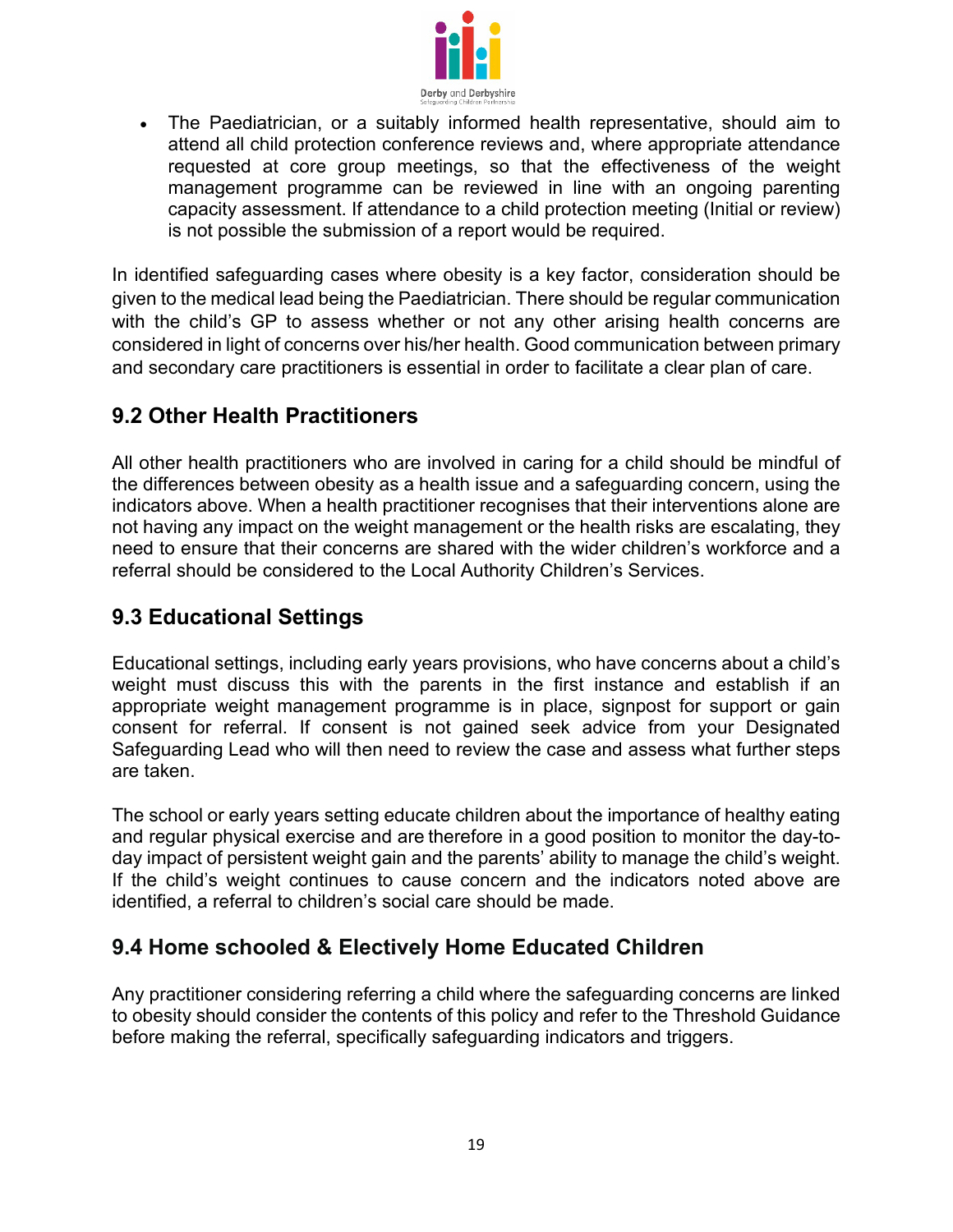

### **10. Wider determinants of overweight and obesity: the 'obesogenic environment'**

The term 'obesogenic environment' is used to describe an environment which discourages physical activity and promotes consumption of unhealthy food and drink. Education, income and occupation, place of residence, culture and ethnic background can also contribute to obesity.

Examples of obesogenic environments include urban spaces that promote driving overactive travel, vending machines in common areas and high streets, stations and cinemas which are dominated by shops selling fast food, sugary drinks and sweets.

Any or all of the varying factors below can lead to unhealthy eating habits:

- Appetite, recognising fullness and personal choices (which may be influenced by genetic makeup)
- **Learned habits/family eating patterns**: that lean towards large portion size or high frequency of unhealthy foods. The tendency to 'clear the plate' is commonly a learned behaviour
- **Pervasive advertising**: of energy-dense but nutrient-poor foods on TV, in magazines, multimedia, etc.
- **Marketing**: of unhealthy products or 'food fads' to make them appear cool, essential, health-giving, cost effective or 'too good to miss'. This includes social media advertising.
- **Availability and accessibility**: e.g. the 'food desert': a concept that describes ready availability of unhealthy foods but where healthy foods are unobtainable, for example in a high street that has many fast-food outlets but few retail outlets selling healthy options
- **Pricing**: can affect food choice, foods high in fat and sugar can provide dietary energy at very low cost.
- **Education:** despite the huge increase in availability of nutritional information, many people are unsure about what is 'healthy', due to conflicting information, information overload from too much detail, or from the information not seeming relevant and hence being ignored. A training resource to help deliver teaching about Healthy Eating is available here [RSHE\\_Healthy\\_eating.pptx \(live.com\)](https://view.officeapps.live.com/op/view.aspx?src=https%3A%2F%2Fassets.publishing.service.gov.uk%2Fgovernment%2Fuploads%2Fsystem%2Fuploads%2Fattachment_data%2Ffile%2F963158%2FRSHE_Healthy_eating.pptx&wdOrigin=BROWSELINK)
- **Cooking skills:** teaching of cooking skills has been significantly reduced in recent decades, with a consequent lack of cooking confidence, increase in purchase of pre-prepared meals and eating out.
- **Affordability** eating healthily can cost more, especially if food is unpopular in the home and then goes to waste. Price cutting is an effective marketing tool to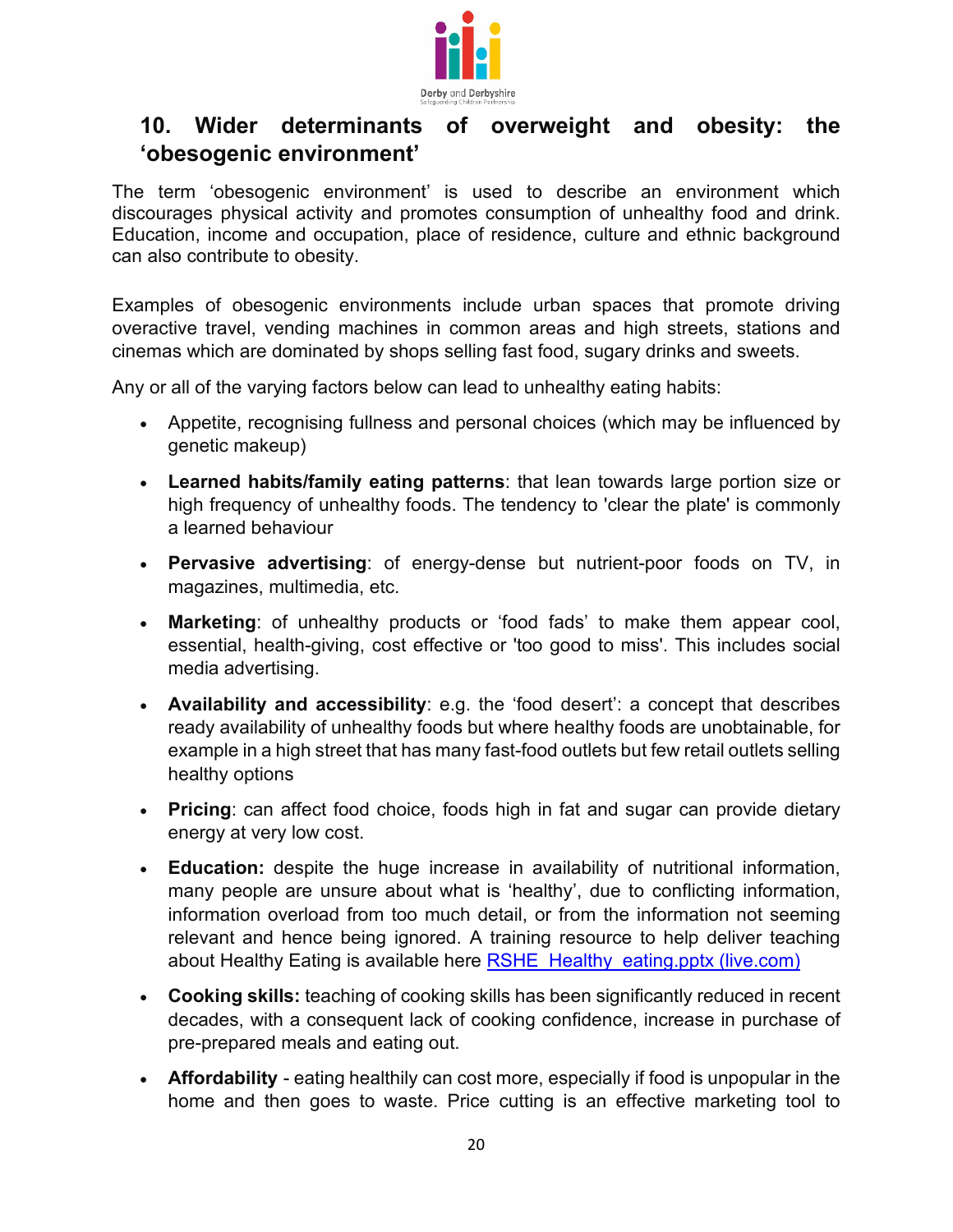

encourage sales and this is commonly applied to low nutrient, high-calorie foods rather than basic fresh produce

### **10.1 Socio-economic and demographic factors**

The burden of obesity is not experienced equally across society. Childhood obesity is almost twice as high in the most deprived 10% of the population, compared to the least deprived 10%. Therefore, it is an issue of social justice and a significant risk to the future health and wellbeing of children.

Access to resources - financial resources, but also social, physical, cognitive, and other resources are less likely to be accessed by those families living in less affluent circumstances and are more likely to experience overweight and obesity.

There are consistent differences in the quality of diet and physical activity that people living in different circumstances have access to, for example, those living in more affluent households eat more fruit and vegetables than those living in less affluent homes, drink fewer sugar-sweetened beverages, and are more likely to consume diets associated with lower cardiovascular risk.

Consultation undertaken for the Childhood Obesity Strategy suggests that in Derbyshire, families and children:

• Have limited knowledge or confidence in their ability to prepare meals from raw ingredients - cookery classes were more likely to focus on baking cakes

- Convenience foods and takeaways considered easy and quick
- Concerns about the number of outlets offering low-cost convenience foods
- Limited time to prepare meals between home, school/college and work
- A dependency on adult support to maintain a healthy diet

• Financial barriers; healthy eating often considered more expensive than other options

- Pricing and presentation of unhealthy food choices within schools
- Influence of body image on the diet choices of some children and young people
- Unhealthy food used as a reward or treat by some teachers, parents and carers

Recent, but pre-COVID-19, data from the UK indicate that one-fifth to one-quarter of adults experienced food insecurity – supporting these families there are 40 Food Banks spread throughout Derbyshire County and Derby City alone.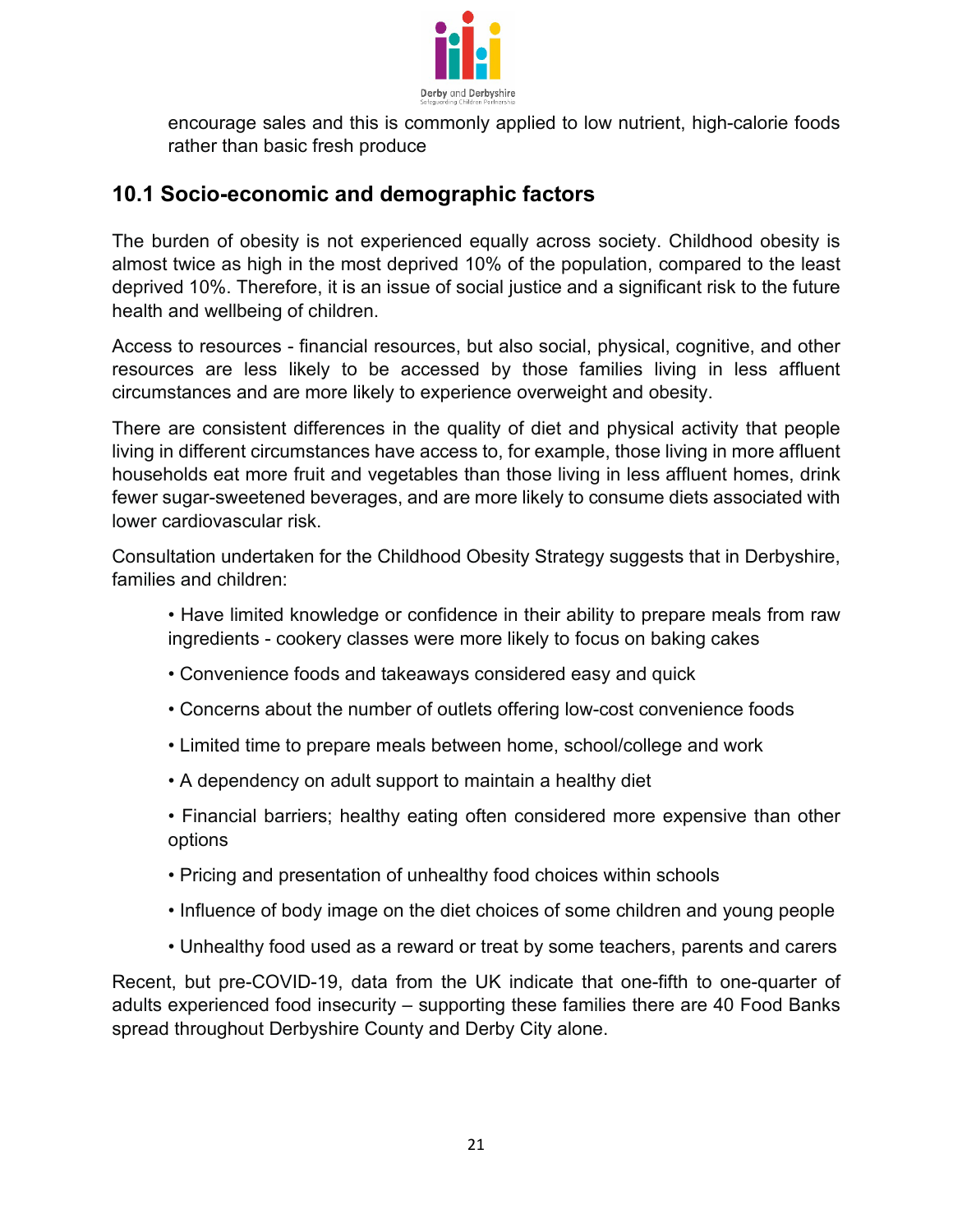

Income, social and physical resources are also important relating to physical activity, with less affluent families reporting a lack of time to support their children doing these activities and less actual or perceived access to appropriate facilities.

### **10.2 Impact of Covid-19 pandemic**

Anecdotal evidence and emerging data suggest that rates of obesity in children have increased, including an increase in those who are severely obese. We are likely seeing the influence of a significant change in lifestyles during the school closure period, for example

Feedback from consultation with the Derby Voices in Action Youth Council (October 2020) indicated a mixed picture in terms of food and physical activity during school closures:

Positive:

- People at home, more home cooking
- Eating together at home at same time
- Healthy foods, no skipping meals
- Some did more exercise- they had the time to do so
- Some sports moved online- more classes at more convenient times

#### Negative

- Tend to eat more- boredom, stress and comfort eating
- Food is readily available at home- no set meal times
- Can't do sports they did before
- Don't leave the house as much-stopped from going to the gym etc
- No routine, eat what you want

| This document is a multi-agency guidance document, and it replaces all other previously published<br>documents. Refer to the DDSCP Documents Library |                                    |                                                   |          |                    |
|------------------------------------------------------------------------------------------------------------------------------------------------------|------------------------------------|---------------------------------------------------|----------|--------------------|
| <b>Version</b>                                                                                                                                       | Author/s                           | Signed off by                                     | Date     | <b>Review Date</b> |
|                                                                                                                                                      | DDSCP P & P Task &<br>Finish Group | <b>DSCB Policy and</b><br><b>Procedures Group</b> | May 2022 | November 2022      |
|                                                                                                                                                      |                                    |                                                   |          |                    |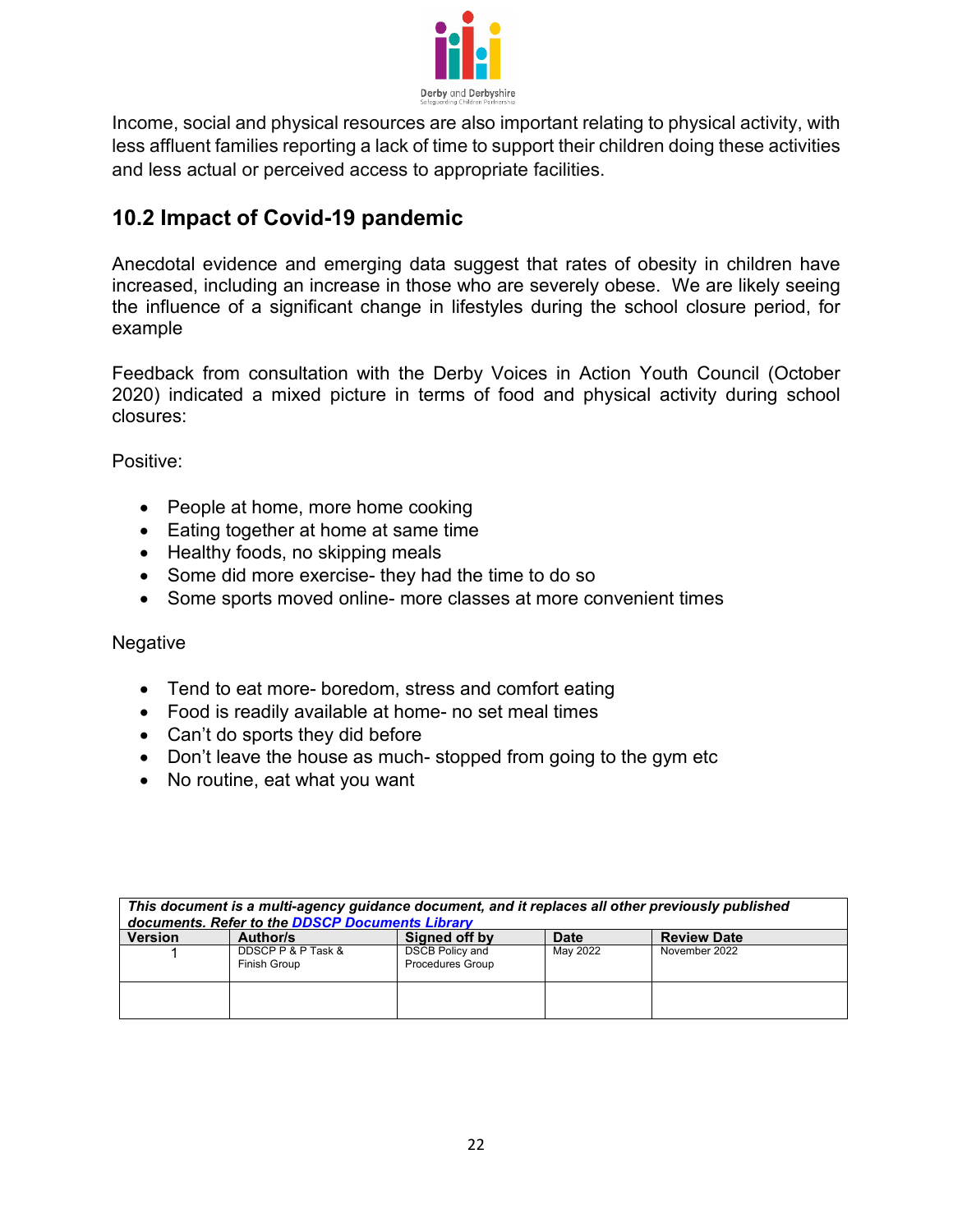

#### **Appendices & Resources**

Learning from local reviews can be found **[here](https://www.ddscp.org.uk/media/derby-scb/content-assets/documents/serious-case-reviews/DDSCP_Briefing_Note_SILR17B_Final_September_2019.pdf)** on the Derby and Derbyshire Safeguarding Partnership Website (DDSCP)

Children with limited movement opportunities who are referred to paediatric physiotherapy are given advice on how to increase their activity levels and risks of immobility during assessment / intervention process. Government have recently given guidance on daily activity needs for [CYP with physical disabilities:](https://assets.publishing.service.gov.uk/government/uploads/system/uploads/attachment_data/file/1055018/infographic-physical-activity-for-disabled-children-and-disabled-young-people.pdf)

**Citation:** Adams J (2020) Addressing socioeconomic inequalities in obesity: Democratising access to resources for achieving and maintaining a healthy weight. PLoS Med 17(7): e1003243.<https://doi.org/10.1371/journal.pmed.1003243>

NHS Digital., (2015, 2016). *Health Survey for England.* [Online]. Available from: https://digital.nhs.uk/pubs/hse2017

E-learning on childhood obesity:<https://www.e-lfh.org.uk/programmes/all-our-health/>

Viner, R. M., Roche, E., Maguire, S. A., & Nicholls, D. E. (2010). Childhood protection and obesity: Framework for practice. British Medical Journal (BMJ), 341(c3074), 375-377

**[RSHE\\_Healthy\\_eating.pptx \(live.com\)](https://view.officeapps.live.com/op/view.aspx?src=https%3A%2F%2Fassets.publishing.service.gov.uk%2Fgovernment%2Fuploads%2Fsystem%2Fuploads%2Fattachment_data%2Ffile%2F963158%2FRSHE_Healthy_eating.pptx&wdOrigin=BROWSELINK) This links to a DfE provided training module for schools on healthy eating.**

**[RSHE\\_Physical\\_health\\_and\\_fitness.pptx \(live.com\)](https://view.officeapps.live.com/op/view.aspx?src=https%3A%2F%2Fassets.publishing.service.gov.uk%2Fgovernment%2Fuploads%2Fsystem%2Fuploads%2Fattachment_data%2Ffile%2F934280%2FRSHE_Physical_health_and_fitness.pptx&wdOrigin=BROWSELINK)**

[https://www.manchestersafeguardingpartnership.co.uk/wp](https://www.manchestersafeguardingpartnership.co.uk/wp-content/uploads/2019/07/Safeguarding-Analysis-Tool-in-the-Context-of-Obesity.pdf)[content/uploads/2019/07/Safeguarding-Analysis-Tool-in-the-Context-of-Obesity.pdf](https://www.manchestersafeguardingpartnership.co.uk/wp-content/uploads/2019/07/Safeguarding-Analysis-Tool-in-the-Context-of-Obesity.pdf)

**[https://pathways.nice.org.uk/pathways/obesity/obesity-management-in-children](https://pathways.nice.org.uk/pathways/obesity/obesity-management-in-children-and-young-people)[and-young-people](https://pathways.nice.org.uk/pathways/obesity/obesity-management-in-children-and-young-people)**

**[https://assets.publishing.service.gov.uk/government/uploads/system/uploads/att](https://assets.publishing.service.gov.uk/government/uploads/system/uploads/attachment_data/file/837907/cmo-special-report-childhood-obesity-october-2019.pdf) [achment\\_data/file/837907/cmo-special-report-childhood-obesity-october-2019.pdf](https://assets.publishing.service.gov.uk/government/uploads/system/uploads/attachment_data/file/837907/cmo-special-report-childhood-obesity-october-2019.pdf)**

**House of Commons Health Committee Childhood obesity: Time for action:**

**<https://publications.parliament.uk/pa/cm201719/cmselect/cmhealth/882/882.pdf>**

**House of Commons Health Committee Childhood obesity: Time for action – Government Response:**